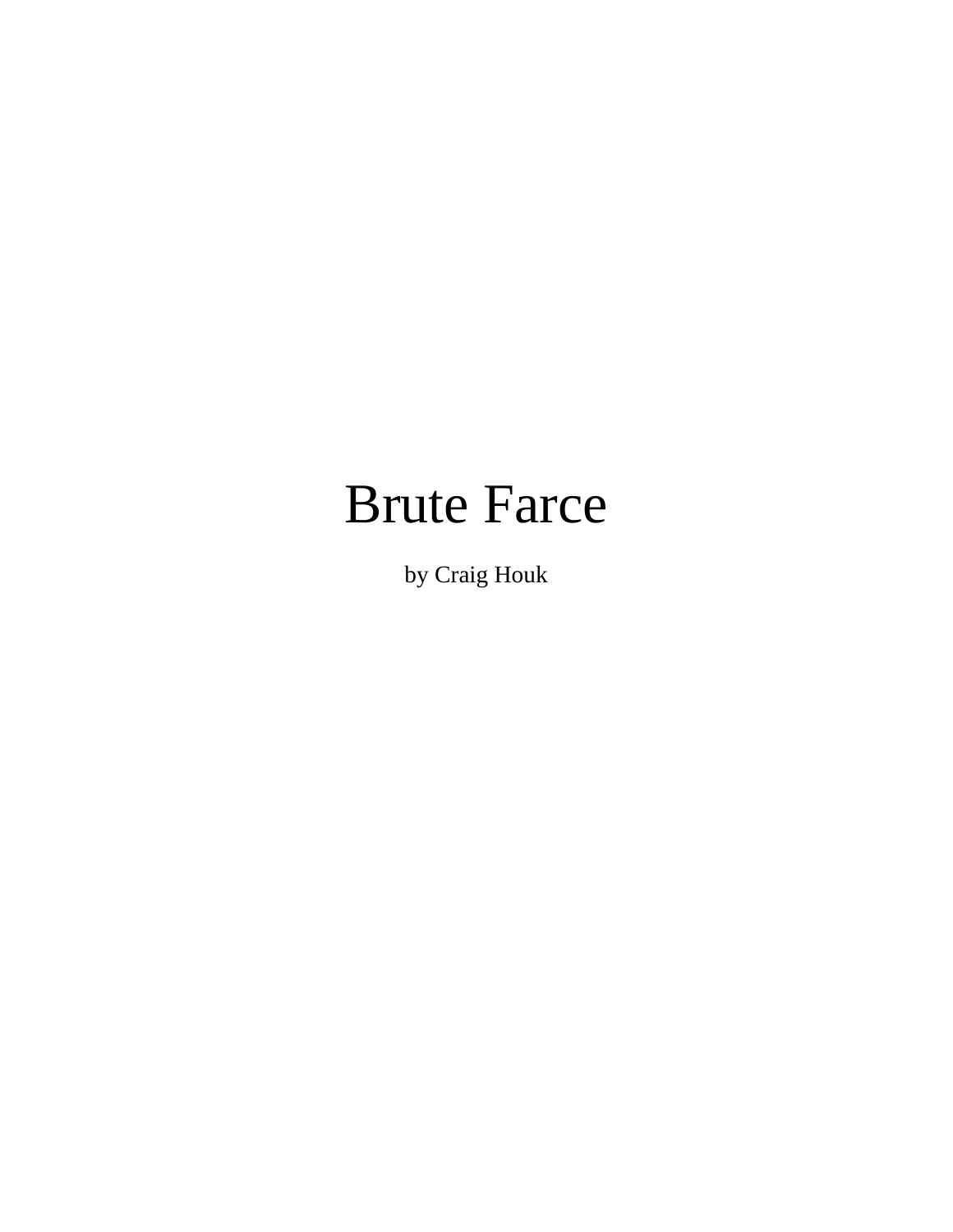#### **CHARACTERS**

ALISTAIR MCHUGH, An Exacting Theatre Critic, Male, 40s or Older KILLIAN BLACK, A Disgruntled Actor, Male, 40s or Older DEIRDRE SHEPHERD, A Hardened Stage Manager, Female, 40s or Older REGGIE BRIMBLE, A Precocious Stagehand, Any Gender, 40s or Older FIONA BAINBRIDGE, An Absent-Minded Actress, Female, 40s or Older VIVIAN PRUITT, An Egocentric Actress, Female, 40s or Older QUINN PONSONBY, A Cynical Actor, Male, 40s or Older

#### **CASTING NOTES**

The actors playing Alistair, Quinn and Reggie should if possible be similar in stature. Reggie can be played by any gender; any needed pronoun changes in the script are preapproved. Racially diverse casting strongly encouraged. While this play does contain a good deal of physical comedy, it is intended for middle aged to older actors. Please avoid casting too young as it will lower the stakes considerably.

#### **STAGING NOTES**

Much of the staging/action depicted in this play can be adjusted or reconceived as needed.

#### **LOCATION**

A careworn, scarcely professional, Provincial Theatre in England.

#### **SETTING**

A cramped and unkempt Trap Room which has been converted into a Dressing Room. Concrete or brick tile floor, wooden posts & beams, and a concrete block or brick wall. Above the Trap Room is the Stage upon which sits a posh 1920s Study, serving as the set for the play within. Imposing double doors, a large desk, a built-in library bookcase, a large window with opulent drapery, an ornate rug, and a closet. One notable item, which should be plainly displayed in the Study, is a functioning horseman's pick, either affixed to the wall with other medieval weapons or attached to a suit of armor. A trap door on the Stage floor opens into the Trap Room below. Reggie's Workstation and Deirdre's Workstation are visible to the audience.

#### **TIME**

Present.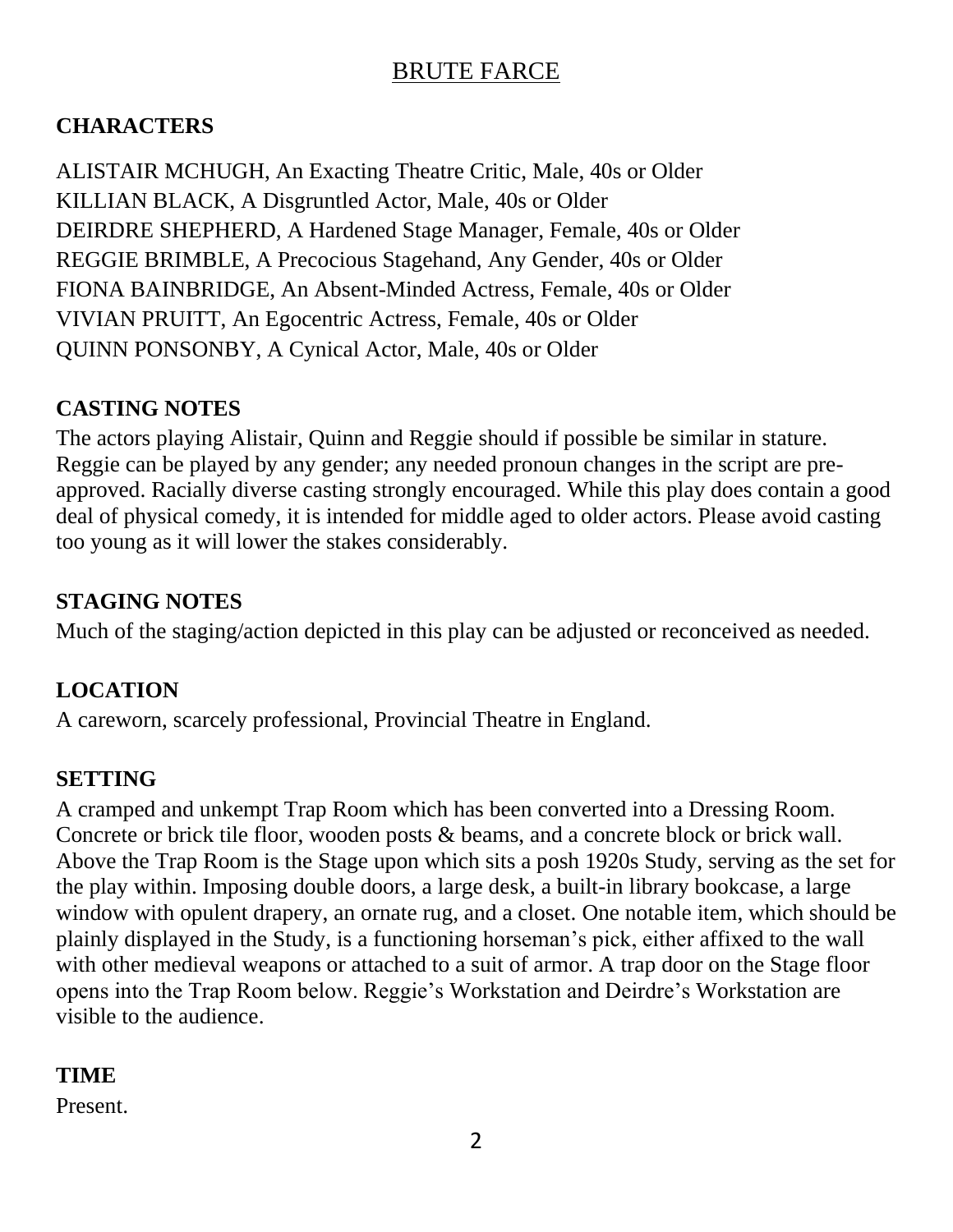# **BRUTE FARCE ACT 1 SCENE 1**

*Lights up on the Trap Room. If possible, the Study above the Trap Room, and including REGGIE's & DEIRDRE's workstations, should not be visible during the first act. ALISTAIR MCHUGH is stretched out on the Trap Room floor. He has just regained consciousness. He moans, looks about, and tries to take in the space. He slowly rises to his feet. Once upright, he attempts to move forward, but realizes that he's been bound by chains. He inspects the restraints. KILLIAN BLACK enters with a horseman's pick. He is in costume and is ready for the impending performance. He strikes ALISTAIR over the head with the knob of the pick. ALISTAIR collapses.*

**KILLIAN**. We're not ready for you.

*(DEIRDRE SHEPHERD enters.)*

**DEIRDRE**. House opens in thirty minutes, Killian. *(Referring to the horseman's pick.)* And bring that with you. We'll need it for fight call, won't we love?

**KILLIAN**. Has Vivian arrived?

**DEIRDRE**. She's in hair and makeup. Do you know she's gone through three stylists since we've started the run? And Fiona just got here. She's in the loo.

**KILLIAN**. Is she stoned?

**DEIRDRE**. Not this time, no.

**KILLIAN**. Good to hear.

**DEIRDRE**. I think perhaps she's coked up.

**KILLIAN**. Coked up!?

**DEIRDRE**. Well, I can only assume it's cocaine. I mean, I'm no expert. My only vice is an occasional glass of whiskey. Otherwise, I most assuredly wouldn't know the difference between nose sweets and nose drops.

**KILLIAN**. Oh, for fuck's sake.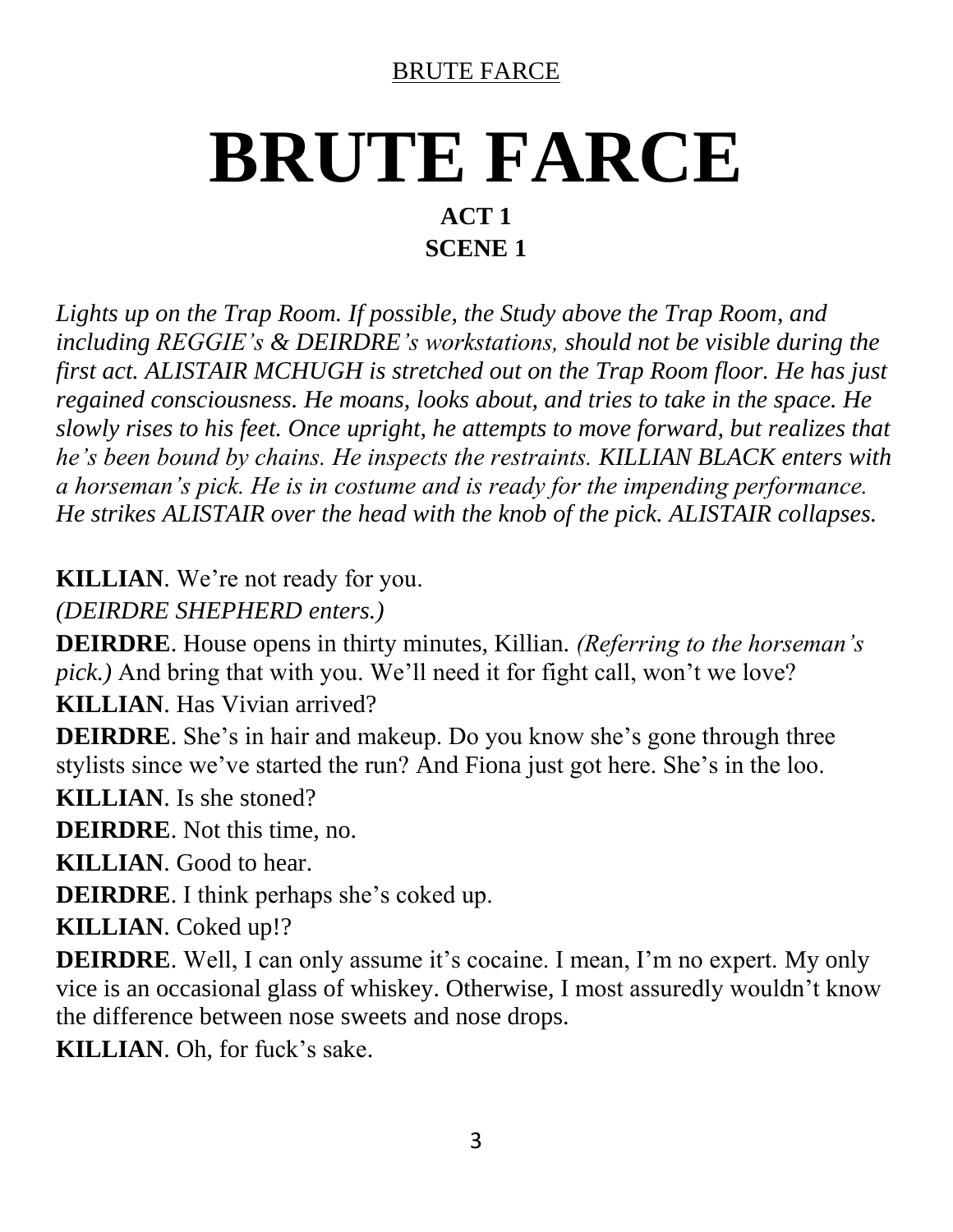**DEIRDRE**. Relax. I went through her things and got rid of anything that looked remotely suspicious, including some prescription drugs.

**KILLIAN**. Well, she may need those.

**DEIRDRE**. Oh, I don't know. Might be interesting to see how it affects her performance without them.

**KILLIAN**. I expect it could only be an improvement. *(Beat.)* And what about Quinn?

**DEIRDRE**. He phoned to say he'll be late. Again.

**KILLIAN**. Is he aware yet that he's being dropped from the show?

**DEIRDRE**. No. I've been asked to hold off informing him until after the Sunday matinee. Otherwise, there's no telling what he might do if he finds out before then.

**KILLIAN**. I'll be glad to see him go.

*(ALISTAIR stirs and moans.)*

**DEIRDRE**. *(To KILLIAN regarding ALISTAIR.)* So, you're going through with it, are you?

**KILLIAN**. I haven't said otherwise, now, have I?

**DEIRDRE**. I suppose not. *(She checks the time.)* Okay. Make that twenty-eight minutes before we open the house. Fight call at a quarter past.

**KILLIAN**. Thank you, Deirdre.

*(DIERDRE exits. REGGIE enters carrying a wooden panel on which are mounted a line of coloured light bulbs, and below that a line of clear light bulbs, and next to the collection of bulbs, a small buzzer. Loose wires hang from the back of it.)*

**REGGIE**. *(Referring to ALISTAIR.)* He's still here?

**KILLIAN**. Of course, he's still here. Why wouldn't he be?

**REGGIE**. I was thinking maybe you'd come to your senses by now.

**KILLIAN**. I am in full possession of all my faculties, thank you very much. *(Beat.)* So, what have you got there?

**REGGIE**. Deirdre asked me to install it.

**KILLIAN**. Yes, but what is it?

**REGGIE**. Well, since we're holding this bloke hostage under the stage, I needed to find another way to let the actors know when they're due their entrances. I mean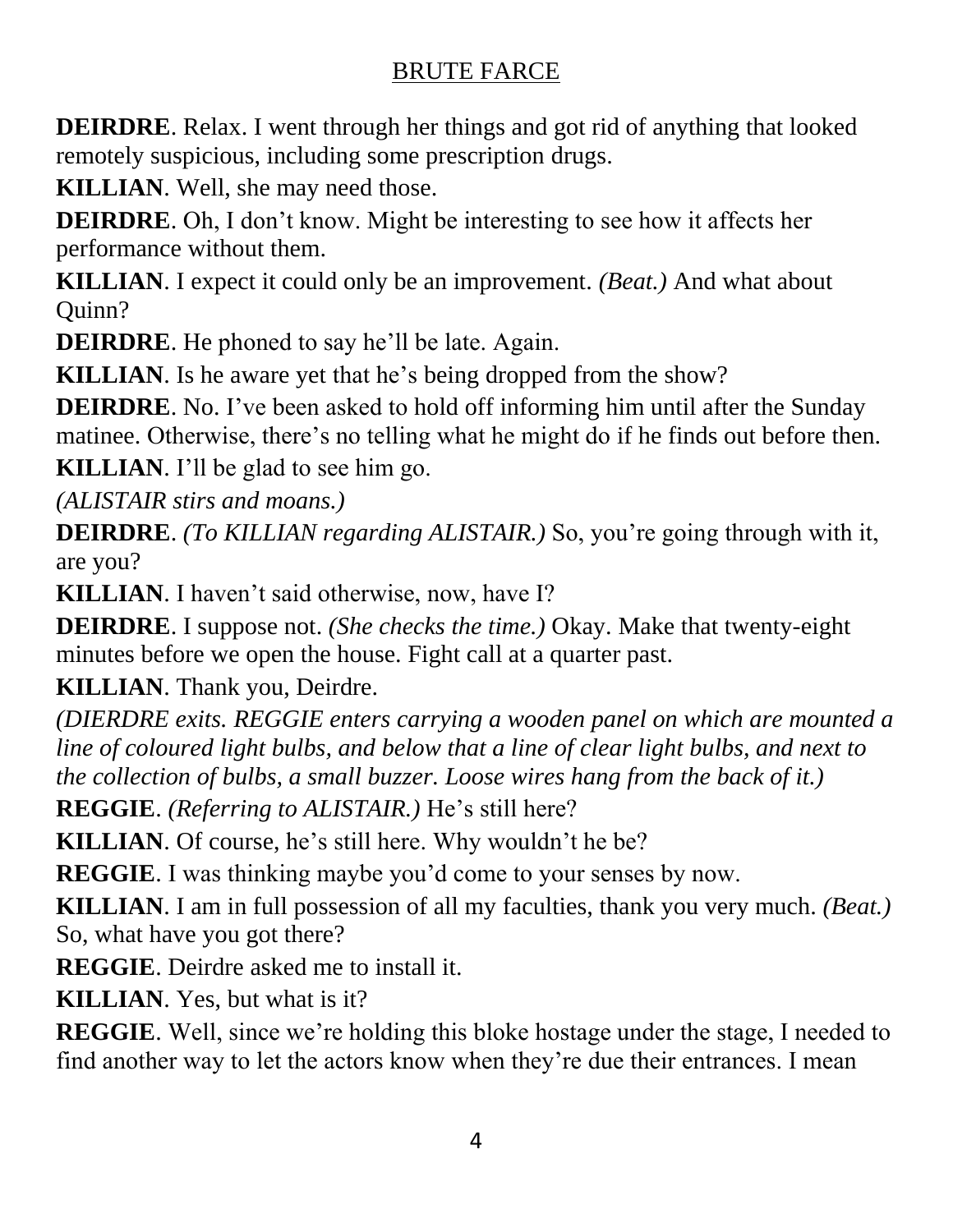look, I can't be running back and forth between here and up there, as well as managing the props and moving the furniture, now, can I?

**KILLIAN**. So?

**REGGIE**. So, after I get this panel wired and mounted, we'll test the system. **KILLIAN**. Which is?

**REGGIE**. Right. Well, about one minute before any of you are due to be onstage, you'll hear a buzzing sound followed by one of these bulbs lighting up. Each colour represents a different actor. The line of clear bulbs below the coloured ones will remind you what scene you're in.

**KILLIAN**. I see. Quick question.

**REGGIE**. Mm hm?

**KILLIAN**. Wouldn't it be a whole lot simpler if you just send us a text on our mobiles?

**REGGIE**. It would be, yes.

**KILLIAN**. So, then why are we not doing that?

**REGGIE**. There's no coverage down here.

**KILLIAN**. Bloody hell. All right then. And which colours have you assigned to whom?

**REGGIE**. I haven't. I thought maybe you could sort that out amongst yourselves. **KILLIAN**. More than half of us is incapable of sorting out our own knickers. Just

assign the colours. All right?

**REGGIE**. Certainly. Okay. You…

**KILLIAN**. Killian.

**REGGIE**. Right. Mr. Black. You will be blue.

**KILLIAN**. Fine. Mr. Black is blue.

**REGGIE**. Miss Pruitt will be red, Miss Bainbridge will be green, and Mr. Ponsonby will be yellow. Have I missed anyone?

**KILLIAN**. No, Reggie. You haven't missed anyone. There are four actors in this production. And it's all due to the simple fact that there are four characters identified in the script.

**REGGIE.** I don't understand why they didn't bother to hire understudies.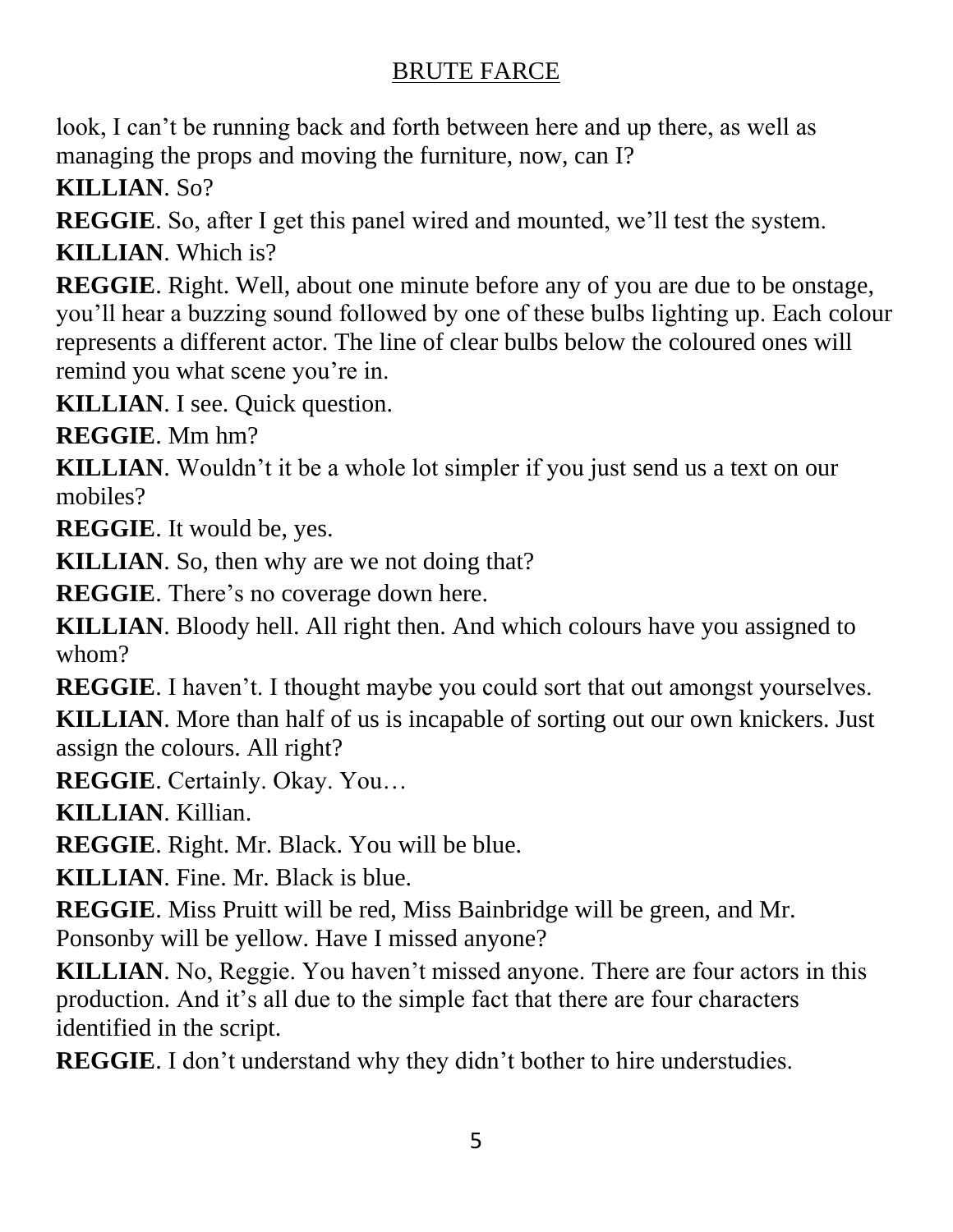**KILLIAN**. Any proposed budget for understudies was immediately sucked up by Vivian's demands for a higher salary. *(Beat.)* All right. Just so I have this in order. I'm blue, Vivian's red, Fiona is green, and Quinn is yellow.

**REGGIE**. I'm more familiar with your surnames.

**KILLIAN**. Oh, for fuck's sake. Black – blue, Pruitt – red, Bainbridge – green, Ponsonby – yellow.

**REGGIE**. I should write that down. I'll grab a pen and paper after I've put this up. *(A trapdoor above them drops open, startling KILLIAN.)* I'll need to fix that as well.

**KILLIAN**. I should think so.

*(REGGIE installs the panel during the following. FIONA BAINBRIDGE enters carrying a garment bag, a makeup case, and a handbag. She is not yet in costume.)*

**FIONA**. Good evening, everyone. *(She settles somewhere and begins to unpack her things.)*

**REGGIE**. Hallo, Miss Bainbridge.

**KILLIAN**. *(Flatly.)* Fiona.

**FIONA**. I'm not sure if either of you are aware, but my dressing room is locked. And there was a notice on the door with instructions to make my way down here.

**REGGIE**. That's right.

**KILLIAN**. We've discussed this, Fiona.

**FIONA**. I don't recall. Nevertheless, I've had a very difficult start to the day already, so these types of disruptions are not appreciated.

**REGGIE**. Everything okay then?

**FIONA**. As a matter of fact, no. You see, I awoke this morning to the smell of smoke, only to discover that my bed had been set on fire.

**KILLIAN**. On fire!?

**FIONA**. Well, I wasn't in it at the time.

**REGGIE**. Well, that's lucky.

**FIONA**. The man I brought home last night was.

**KILLIAN**. Oh, dear God.

**FIONA**. Oh, he's fine. Just a minor first-degree burn on his backside. We'd lit some candles late in the evening for some ambiance and then fell asleep after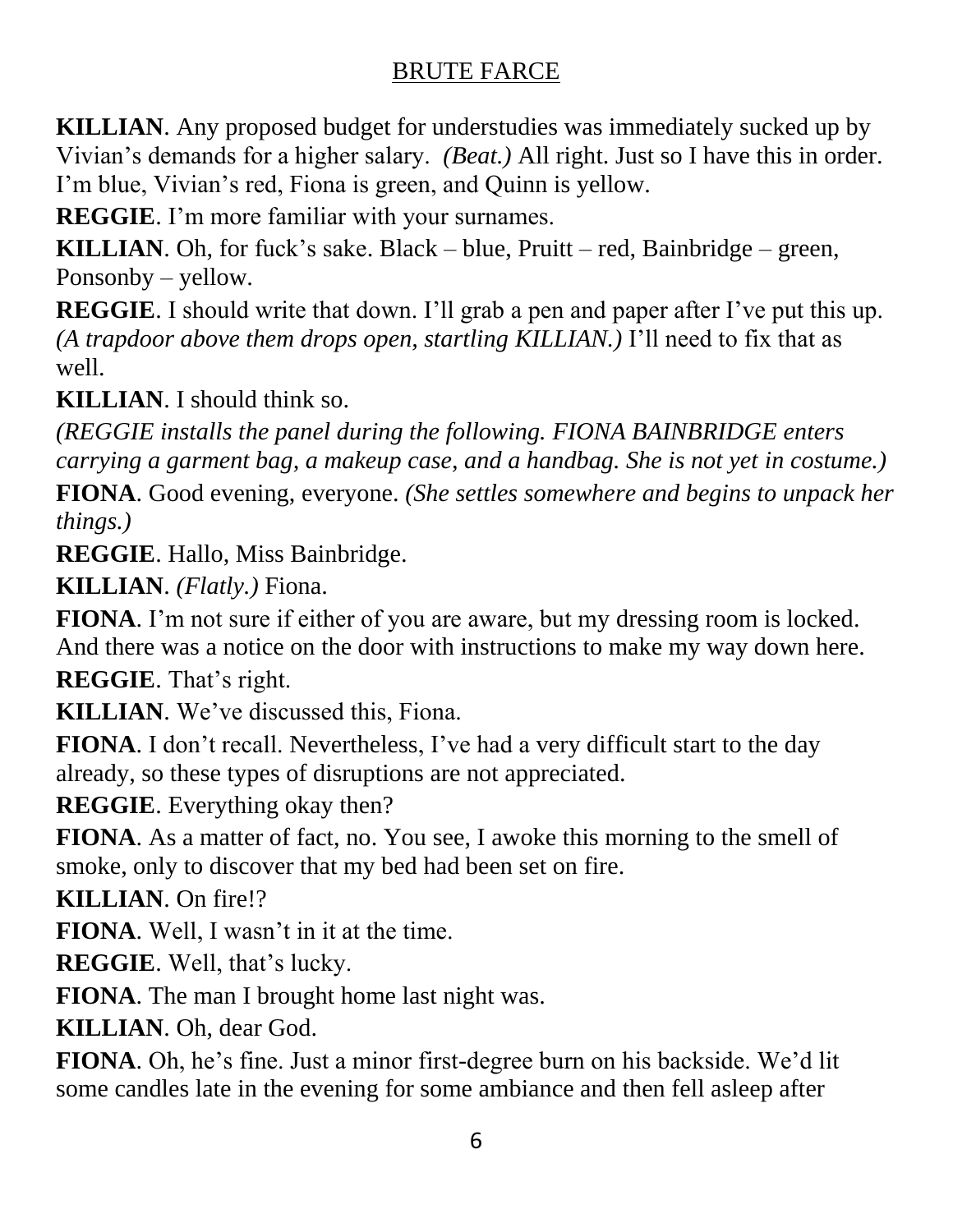shagging for hours. I must've gotten up at some point, perhaps to get a glass of wine, who knows really. Except then I woke up on the floor several feet from the bed in a cloud of smoke and to the smell of burning flesh. *(Beat.)* Has someone been going through my things?

**KILLIAN**. Why do you ask?

**FIONA**. There are some items that have gone missing.

**KILLIAN**. Like what?

**FIONA**. I'm not sure that's any of your business, Killian.

**KILLIAN**. Well then, I suppose I'm in no position to assist.

**FIONA**. I suppose not. *(She spots ALISTAIR.)* And who do we have here?

**REGGIE**. That's Mr. McHugh.

**FIONA**. Who?

**KILLIAN**. Oh, for fuck's sake, Fiona. Alistair McHugh.

**FIONA**. The theatre critic?

**REGGIE**. From the Daily Telegraph.

**FIONA**. Well, what's he doing here? And why is he being restrained?

**KILLIAN**. Are you--? Have you gone completely--? I mean honestly, Fiona, just the other day, we spent hours discussing this.

**FIONA**. Did we?

**KILLIAN**. Yeesss. Never mind. I will go over it again. *(During the following, FIONA begins to powder her face, and then happily discovers that she has replaced the face powder with cocaine. She discreetly sets up several lines to snort.)* You see, this mustachioed Billy no-mates right here is, without equal, the single largest threat to the sustained existence of the whole actors' union. He's been relentless in his efforts to undermine and, at times, completely shut down any production that doesn't suit his impossible standards. And he's been particularly vicious as it relates to each of us, repeatedly castigating us in his reviews, with the concerted goal of putting an end to our stage careers. And because of that, we all agreed – I know you agreed, Fiona, because you were in the room when it was all decided – we all agreed that this bastard right here is finally going to get his comeuppance! *(DEIRDRE enters.)*

**DEIRDRE**. Five minutes to fight call.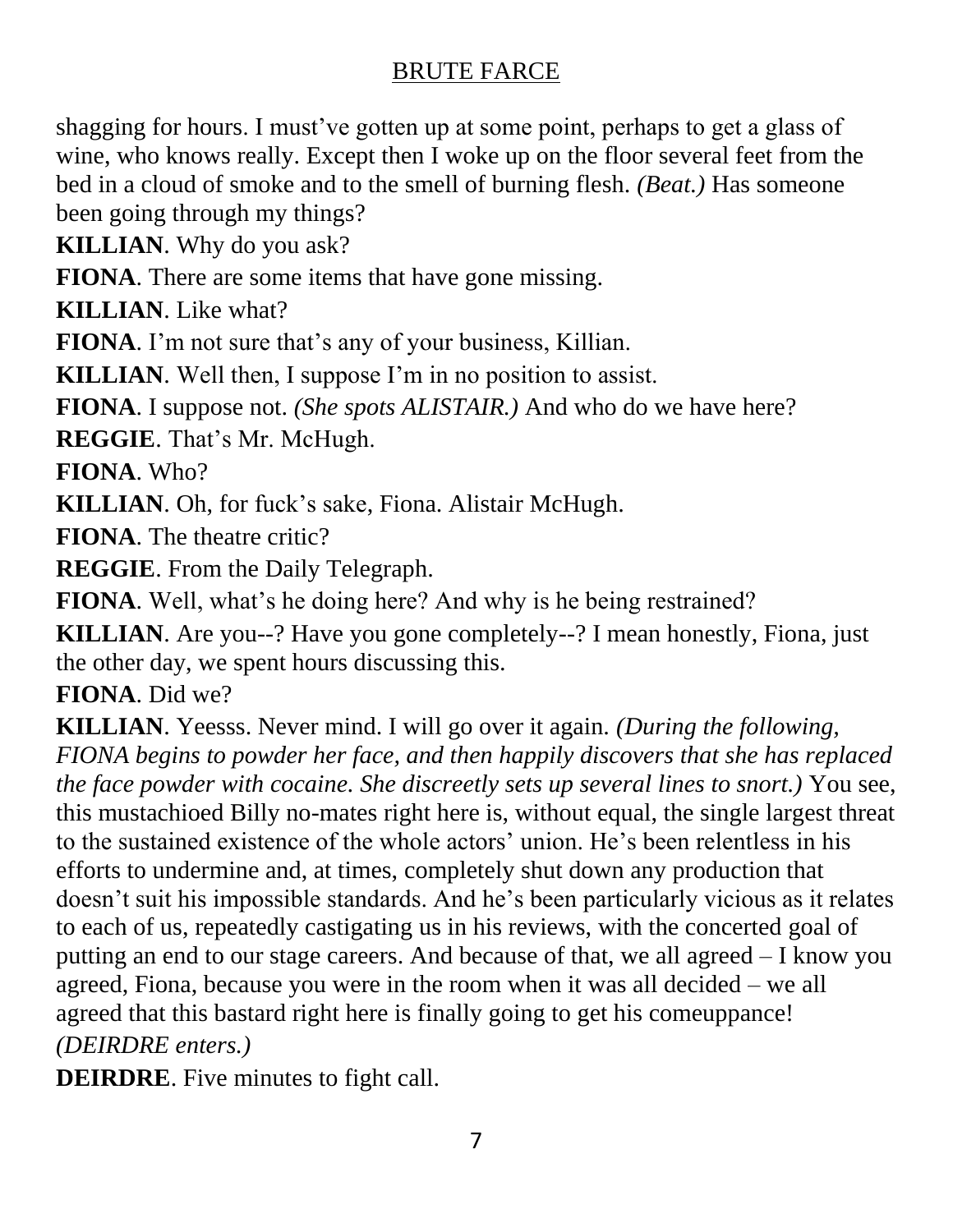**ALL EXCEPT ALISTAIR**. Thank you, five to fight call!

*(DEIRDRE starts off.)*

**KILLIAN**. Wait. Where's Quinn?

**DEIRDRE**. I've already told you. He's phoned to say he'll be late.

**KILLIAN**. Well, we can't have fight call without Quinn, now can we.

**DEIRDRE**. Oh, I don't know. I wouldn't mind watching you thump yourself for a change. *(She takes the horseman's pick from KILLIAN and exits.)*

*(VIVIAN PRUITT enters. She is fresh from hair and makeup and is in full costume. She carries a large handbag.)*

**VIVIAN**. This place is filthy. *(She spots ALISTAIR.)* Oh God. So, we're actually going through with it, are we?

**KILLIAN**. Yeeeeeesssssss!!!

**VIVIAN**. You seem on the fence, darling.

**REGGIE**. I promise you, he's not.

**VIVIAN**. You know, it took me forever to find my way down here. I'm not certain I'll be able to find my way back.

**KILLIAN**. Oh, for fuck's sake, Vivian. It's a single flight of stairs. I need all of us together in the same location. All right? We've made an agreement and we need to hold each other accountable. And we can't do that if we're spread out all over the place. Do you understand? I mean honestly, were any of you listening when we decided all this only a few days ago?

**VIVIAN**. I get paid to talk, darling, not to listen. And I'll have you know that my being compelled to wait my time out in this bedraggled den of ineptitude is in direct violation of my contract, which clearly states that I am to have my own dressing room with swift and unobstructed access to the stage. *(FIONA sneezes, blowing coke powder into the air.)* Fiona, darling, you should really be using a darker shade of powder. Whatever that is, it's far too pale for your skin. *(FIONA's head falls to her makeshift dressing table.)*

**KILLIAN**. Bloody hell. *(He crosses to FIONA.)* Fiona? Fiona! *(He lifts FIONA's head and checks for a pulse. He lowers her head.)*

**VIVIAN**. Is she--?

*(DEIRDRE enters.)*

**DEIRDRE**. Quinn's arrived.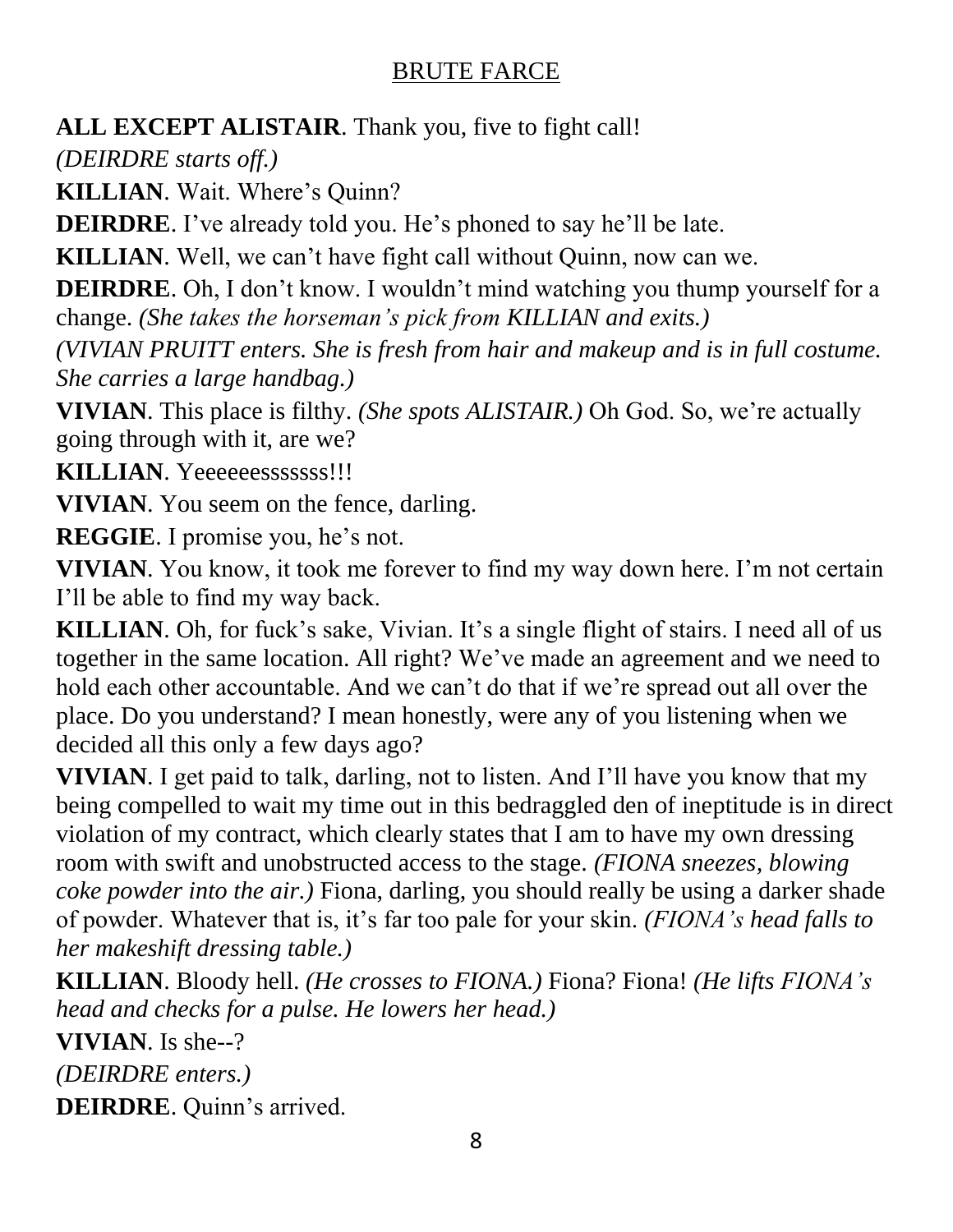**ALL EXCEPT ALISTAIR**. Thank you, Quinn! **DEIRDRE**. What's happened with Fiona? **VIVIAN**. She's expired. **DEIRDRE**. What!? **REGGIE**. She's kicked the bucket. **KILLIAN**. No. No. No, no, no. She is not dead. **REGGIE**. Well, she's not moving, now, is she? **KILLIAN**. She's breathing. **VIVIAN**. Then what's the matter with her? **KILLIAN**. *(He moves closer to FIONA.)* She's… Well, it appears that she's… **DEIRDRE**. She's what, Killian? **KILLIAN**. She's asleep. **DEIRDRE**. Asleep? **KILLIAN**. Yes. **REGGIE**. Hardly seems possible considering the amount of blow she's done. **KILLIAN** *(Accusingly.)* Deirdre? **DEIRDRE**. What? What have I done? **KILLIAN**. Fiona's prescription drugs. **DEIRDRE**. What about them? **KILLIAN**. Where are they? **DEIRDRE**. I've thrown them out. **KILLIAN**. Can you get them? **DEIRDRE**. Perhaps I misspoke. What I meant to say was that I flushed them. **KILLIAN**. You flushed--? Do you really think that was--? I mean, are you intentionally trying to--? Never mind. Listen, do you at least remember what they were for?

**DEIRDRE**. No. No wait, yes. Yes, I do remember. Er um, one of them was for anxiety and the other for psychosis; I know this because most actors are on those. There was a third one, though. Sodium something. Sodium… ox bite. Or maybe ox bait.

**REGGIE**. Sodium Oxybate.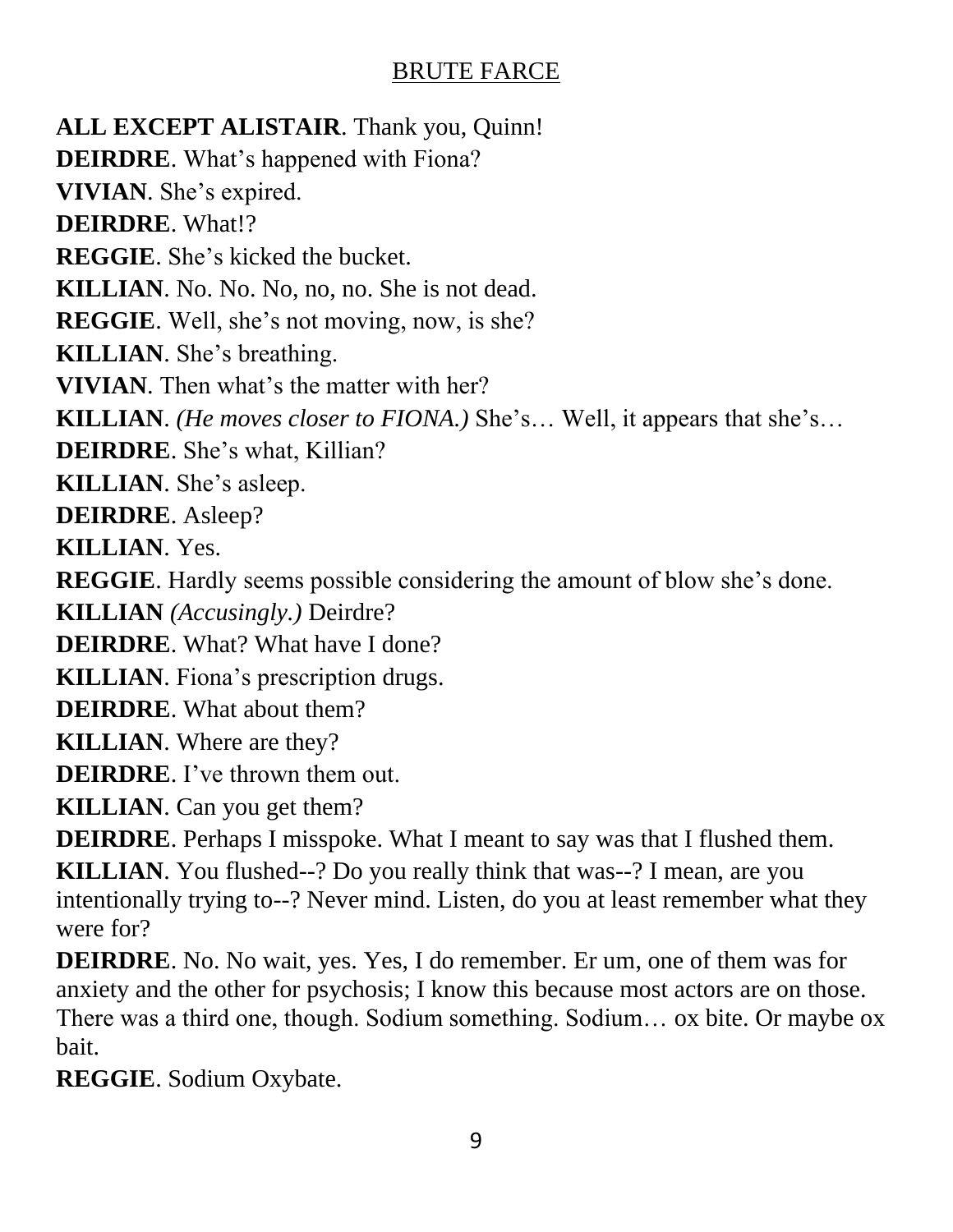**DEIRDRE**. Isn't that what I just said, love?

**REGGIE**. It's nearly what you just said.

**DEIRDRE**. Well, I said ox bait, didn't I, love?

**REGGIE**. Correct. But that's incorrect. Because the word is ox-y-bate. Three syllables, not two. One word, not two. And it's got nothing to do with an ox.

**VIVIAN**. Sounds a bit like a tomato/tomato [to-may-to/to-maw-to] thing to me.

**REGGIE**. No, it's not like that at all.

**KILLIAN**. I couldn't care less how it's spelled, or how it's pronounced, or whether it's got two syllables or three. I just want to know what the fuck it means.

**REGGIE**. She's got narcolepsy.

**KILLIAN**. *(Quietly, agitated.)* Oh God no. *(FIONA's head pops up.)*

**FIONA**. Except then I woke up on the floor several feet from the bed in a cloud of smoke and to the smell of burning flesh.

*(QUINN PONSONBY enters with the horseman's pick. He is already in costume. He does not immediately notice ALISTAIR.)*

**QUINN**. Can anyone here perchance explain to me why I've been standing all alone on an empty stage holding on to this for the past five minutes?

**VIVIAN**. *(To QUINN.)* Have you been drinking, darling?

**DEIRDRE**. *(She checks the time.)* Fight call.

**ALL EXCEPT ALISTAIR**. Thank you, fight call!

**KILLIAN**. What about Fiona?

**FIONA**. What about me?

**DEIRDRE**. I'll deal with her presently. In the meantime, I need you and Quinn onstage for fight call.

**KILLIAN**. Well, we can't just--

**DEIRDRE**. I'll deal with Fiona, okay? And I need Reggie... Reggie?

**REGGIE**. Yes?

**DEIRDRE**. *(Referring to the panel.)* Have you finished with that, love? **REGGIE**. Just.

**DEIRDRE**. Good. Now I need you to go and set up for the top of act one. **REGGIE**. Straight away. *(He exits.)*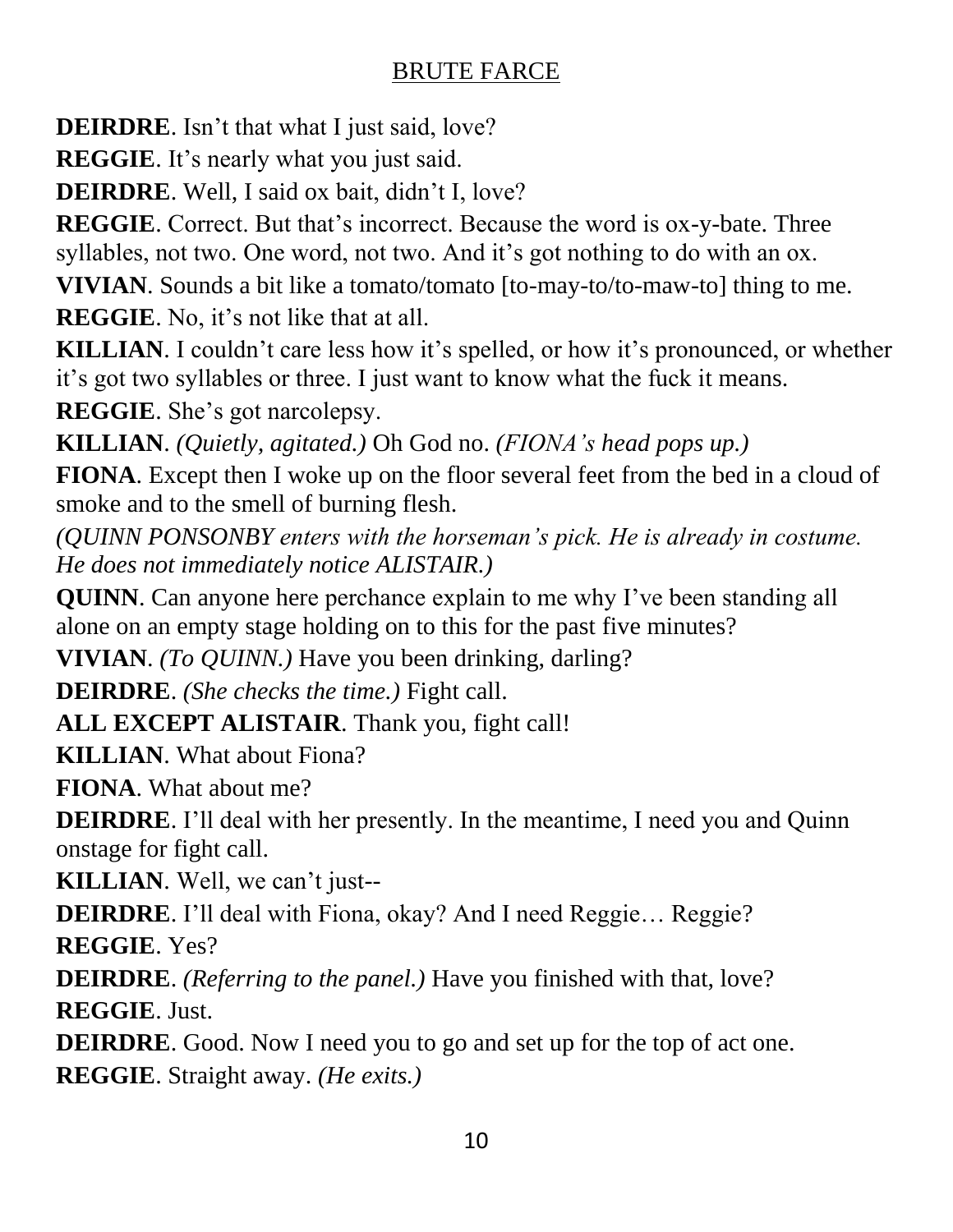**DEIRDRE**. Right. Okay everyone. Ten minutes 'til house open.

**ALL EXCEPT ALISTAIR**. Thank you, ten 'til house open!

**DEIRDRE**. Quinn and Killian follow me. Fiona and Vivian make yourselves comfortable. And keep a close eye on him.

*(DEIRDRE, KILLIAN, and QUINN exit. FIONA freshens up, fixes her makeup, and, in due course, gets into costume. VIVIAN tries to settle in, but the place is grimy, so it'll be a challenge. ALISTAIR regained consciousness during the previous but has remained silent until now.)*

**ALISTAIR**. Is there anything I can do to convince either of you to set me free? **FIONA**. *(To VIVIAN.)* Is he permitted to speak? *(To ALISTAIR.)* Are you permitted to speak?

**VIVIAN**. It's his mouth that got him into this predicament in the first place.

**ALISTAIR**. What can I say? I'm a theatre critic who lives for bad theatre. It's my one weakness. I exist because there are actors out there who are profoundly selfaware, and who are grateful to hear the truth. And I persist because there are actors out there – like you lot for example – who take me too seriously when you shouldn't.

**VIVIAN**. Oh, is that a fact? Do you know, there are mental institutions full to the brim with actors who have taken critics seriously?

**ALISTAIR**. On behalf of reviewers all over the globe, I'm honored. But you exaggerate. And so, what? So, a trifling few of my criticisms have been a smidge unflattering at times.

**VIVIAN.** A smidge!? A smidge!? Do you have any idea the damage you've done? **ALISTAIR**. Damage?

**VIVIAN**. Yes. I mean, take poor, daft Fiona here for example. *(To FIONA.)* Fiona, darling, what vice is it this week?

**FIONA**. I've no idea what you mean? *(Her head drops to the table.)*

**VIVIAN**. *(To ALISTAIR.)* You see? She's been reduced to a hopeless, hackneyed, slavering nitwit.

**FIONA**. *(Her head pops up again.)* That's a bit hurtful, isn't it?

**ALISTAIR**. *(To FIONA.)* Only a smidge.

**VIVIAN**. *(To FIONA.)* Well, it's not your fault, darling. It's not your fault.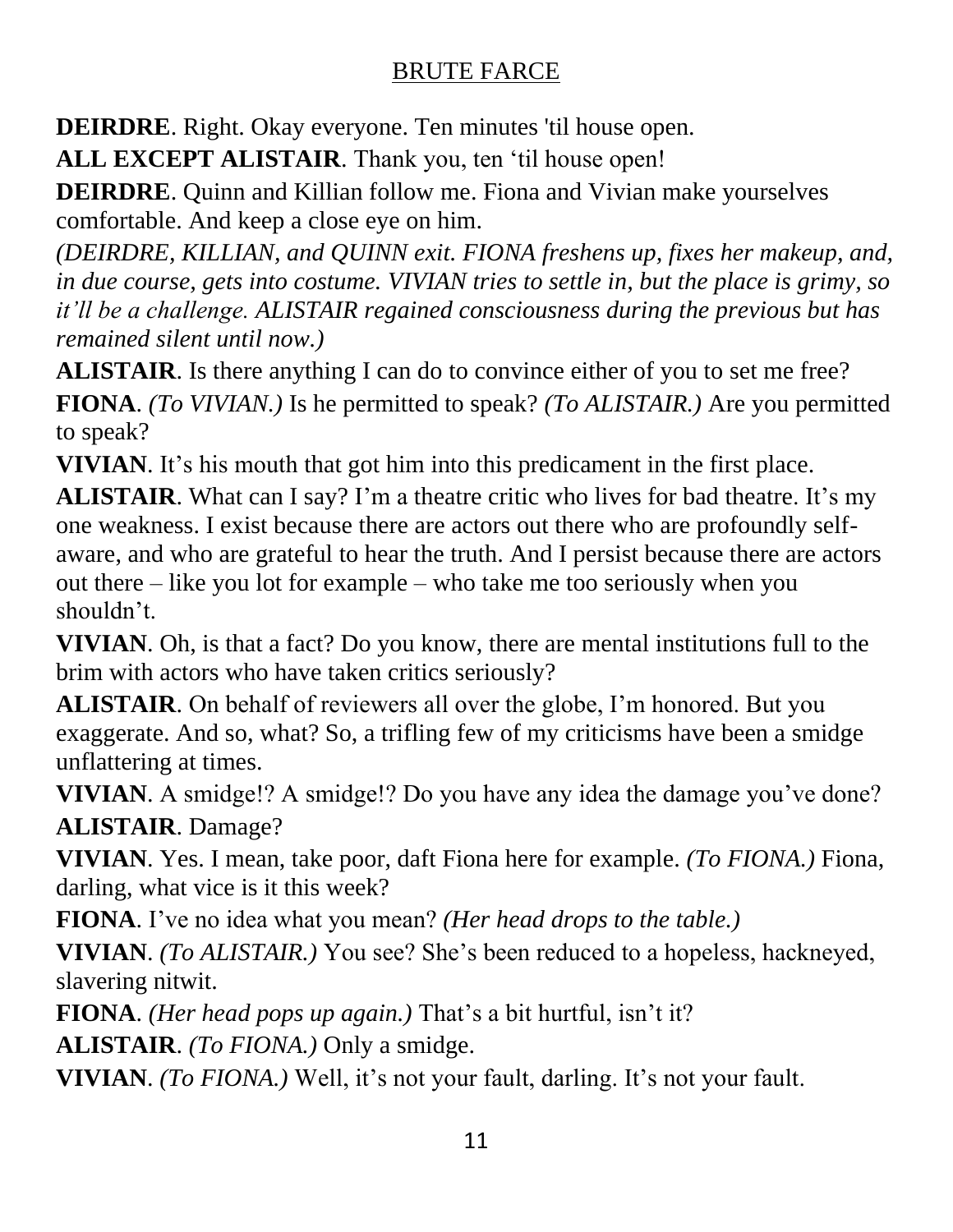**FIONA**. I suppose not, but whose fault is it then?

**ALISTAIR**. I expect I'm the culprit.

**VIVIAN**. Indeed, you are, Mr. McHugh. Indeed, you are.

**ALISTAIR**. And what are your plans for me if I may so inquire?

**FIONA**. That's a terrific question. I'd like to know as well.

**VIVIAN**. Well, If I'm to be honest, I have no idea as to our plans for you.

Admittedly, I got a bit weary nearly five minutes into the conversation. I mean, Killian is quite famous for droning on and on without ever really coming to the point. Or perhaps he does come to the point and it's just that by the time he gets there, everyone's lost interest.

**ALISTAIR**. And he's generally like that onstage as well, isn't he?

*(They all laugh.)*

**VIVIAN**. It's no use trying to get into my good graces, Mr. McHugh. And what difference does it make anyway? We've come this far now, haven't we? We can scarcely turn back. And I'm sure whatever Killian has planned for you will be appropriate.

**ALISTAIR**. Appropriate to what?

**VIVIAN**. To your aggressions, Mr. McHugh. Your reviews are unreasonably harsh. And I'll accept that though it is the responsibility of the theatre critic to be critical, it doesn't mean that the critic should take pleasure in being cruel.

**ALISTAIR**. I don't take pleasure in being cruel. It's simply a by-product of years and years of exposure to dreadful scripts, second-rate productions, and vomitinducing performances.

**FIONA**. He's been particularly harsh with you, hasn't he, Vivian?

**VIVIAN**. He has indeed.

**FIONA**. I'm honestly surprised you're still able to find work. And in fact, I was shocked to see your name on the casting announcement.

**VIVIAN**. What an awful thing to say.

**FIONA**. Well, it wasn't meant to be.

**VIVIAN**. I'll have you know, there isn't a single director or producer in the whole of England who wouldn't kill for the chance to work with me. And at least I'm not compelled to go horizontal for the privilege. *(VIVIAN stares hard at FIONA before*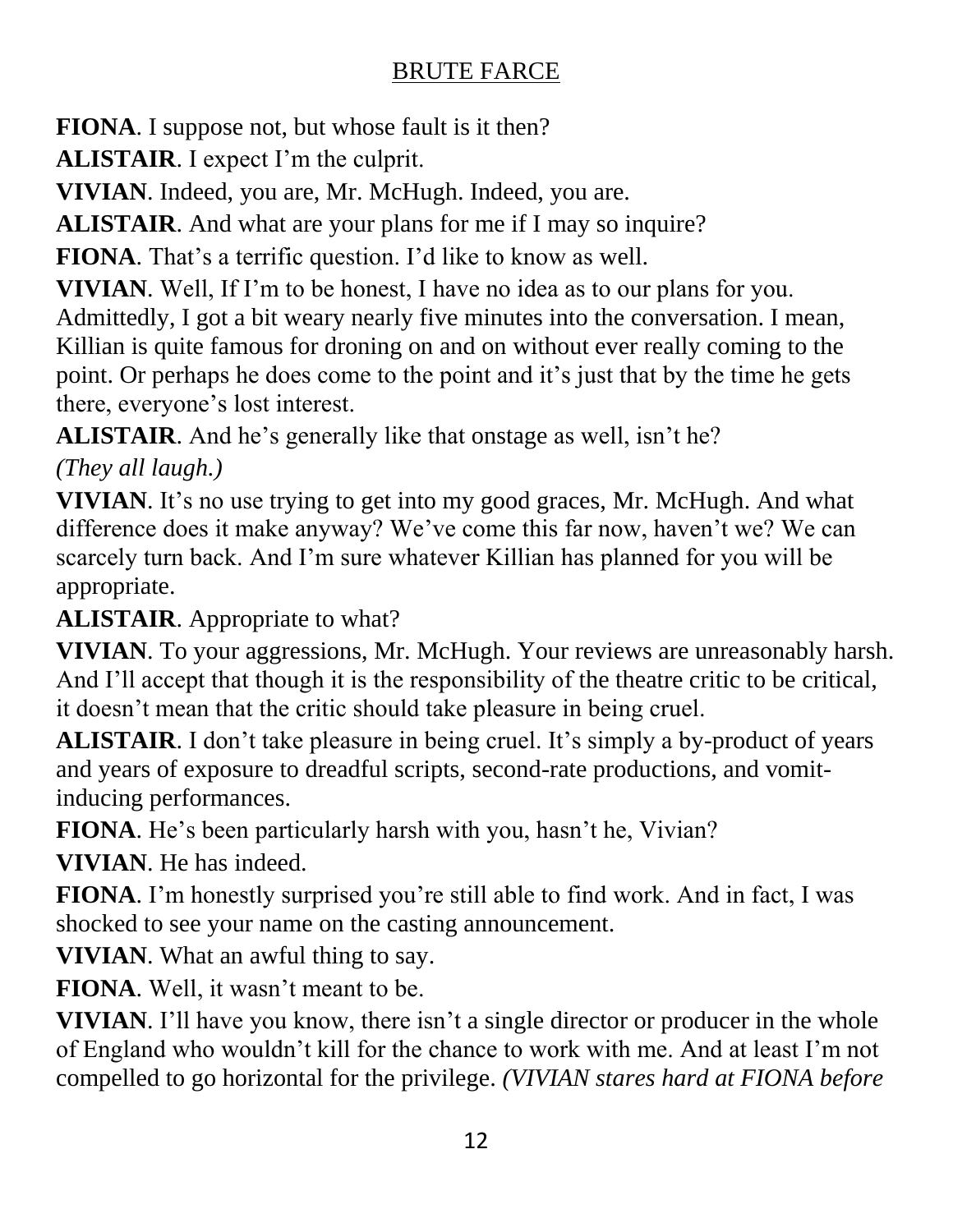*pulling a piece of paper from her handbag. She unfolds it and hands it to ALISTAIR.)* Read that.

**ALISTAIR**. *(He squints.)* I would, except I can hardly make it out.

**FIONA**. Oh dear. Well, I've a pair of reading glasses right here. *(She retrieves a pair of bejeweled glasses and places them on ALISTAIR's face.)* Better?

**ALISTAIR**. I suppose so. Except the words are all smudged. Almost as if someone had been crying into them.

*(VIVIAN wrenches the paper from ALISTAIR's hands.)*

**VIVIAN**. It's the review you wrote about my performance as Rosalind in As You Like It.

**ALISTAIR**. Well, I can't read it, not in that condition.

**FIONA**. Not to worry. I've got a copy of it here. *(She pulls a framed copy of the review out of her bag.)*

**VIVIAN**. You've framed it!?

**FIONA**. Well, it's practically a work of art, isn't it?

**VIVIAN**. Hand it over. *(Before FIONA can, VIVAN seizes it and looks at it in disgust.)* Unbelievable. *(She passes it to ALISTAIR.)* Well, go on. Read it.

**FIONA**. I've highlighted in yellow the bits about Vivian.

**VIVIAN**. *(To FIONA.)* I'll deal with you later, darling. *(To ALISTAIR.)* Go on.

**ALISTAIR**. *(He squints a bit more and is hesitant to read. He clears his throat and presses on.)* Vivian Pruitt, as heroine and protagonist, Rosalind, seemed rather long in the tooth as she grappled with a role typically reserved for an actress whose face hasn't yet been narrowed beyond recognition. Her advanced years only became more apparent when she endeavored to disguise herself as the meant to be young and handsome, Ganymede. Was it her decision to go minimalistic with the foundation and blush or was it simply the aftermath of an embittered makeup designer out for revenge? To her credit, nonetheless, Miss Pruitt successfully tapped into her inherent masculine qualities in a manner that will most assuredly win her the coveted role of Brutus in the National Theatre's upcoming winter production of Julius Caesar. "But what of her actual performance?", one might ask. It was, in a word, noticeable. As noticeable as a ring bearer toddler, shuffling down the church nave and pinching his willy determined to get to the altar without wetting himself--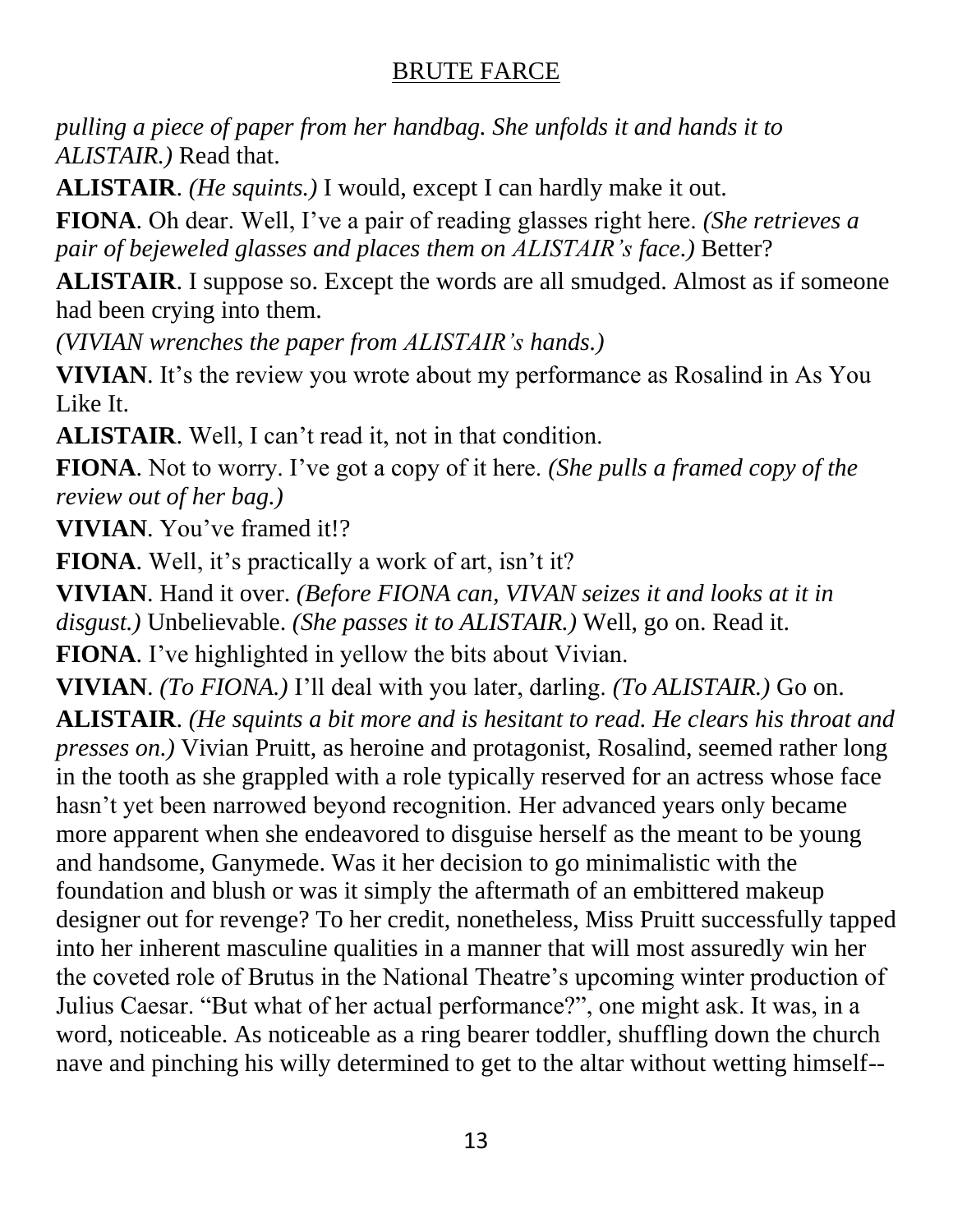*(REGGIE's arm reaches down from above and pulls the trapdoor closed. QUINN enters holding a sack and a length of rope. He is followed by KILLIAN who carries the horseman's pick.)*

**QUINN**. You nearly put an end to me this time 'round, do you know that? I mean, you can't just go changing things. We've been blocking this fight for weeks. And just when we've mastered it, suddenly I've got you coming at me from the wrong direction. You nearly took my head off. And I can hardly see a thing as it is with this sack over my head.

**KILLIAN**. I'm sorry, Quinn. I was trying something different.

**QUINN.** You were trying something different? Like what? Decapitating one of your castmates? That would be different, wouldn't it?

**KILLIAN**. You're overreacting.

**QUINN**. Am I?

**KILLIAN**. Well, it's certainly nothing to lose your head over.

**QUINN**. Oh, I see. This is funny to you, is it?

**KILLIAN**. It's becoming less so the more you go on about it.

**QUINN**. You know, you should count yourself lucky you haven't yet been excommunicated from the actors' union.

**KILLIAN**. Oh, is that right?

**QUINN**. Yes. I mean, are you really that out of touch, Killian? Are you so full of yourself that you actually have no notion of the magnitude of your insidious misconduct?

**FIONA**. Listen, perhaps we should--

**VIVIAN**. *(To FIONA.)* Hush. It's about to get good.

*(DEIRDRE enters.)*

**DEIRDRE**. House is open!

**ALL EXCEPT ALISTAIR**. Thank you, house open!

**FIONA**. Haven't we already had house open?

**DEIRDRE**. That was the ten-minute warning, love.

**FIONA**. Was it?

**DEIRDRE**. I ought to know, oughtn't I?

*(FIONA's head falls to the table.)*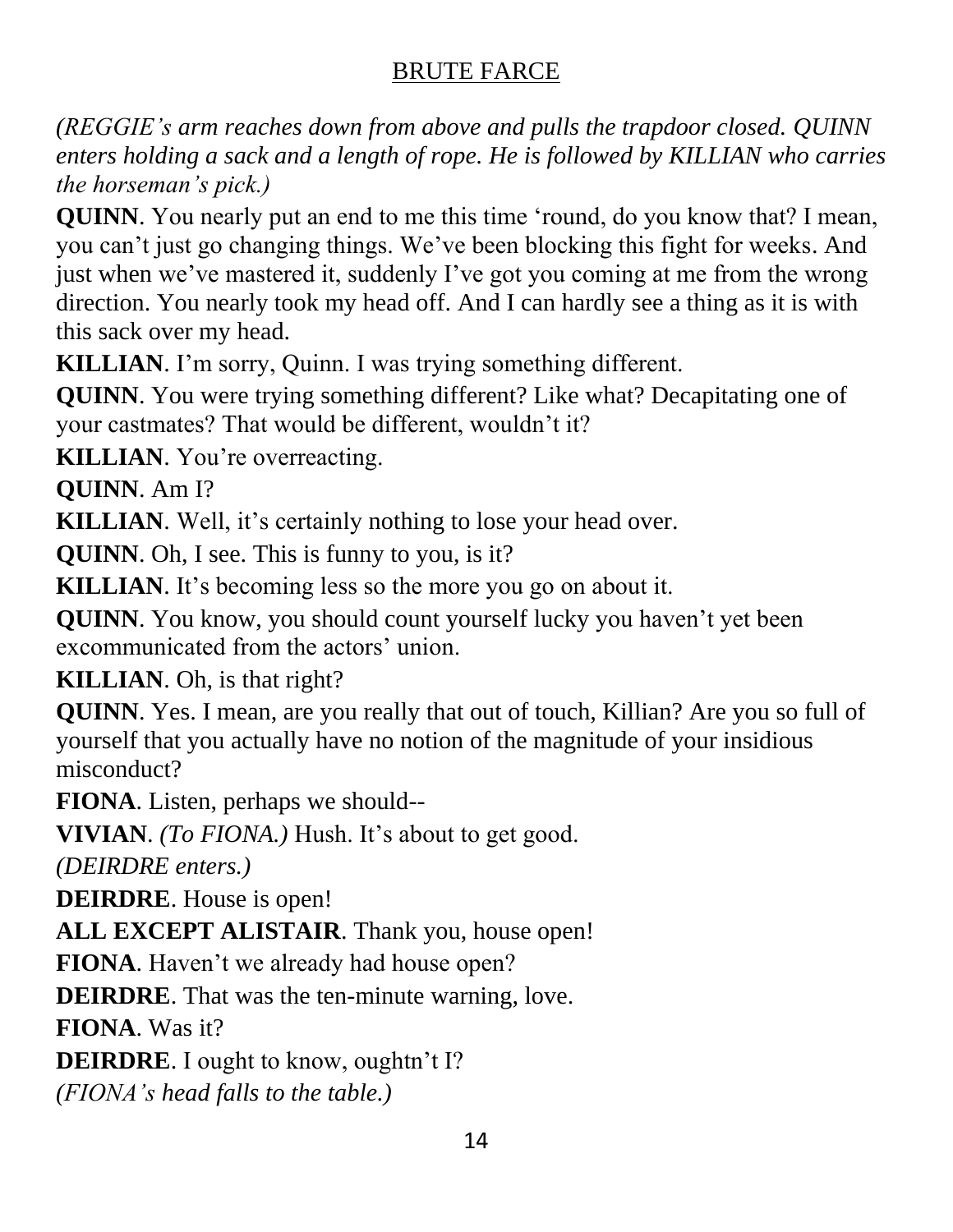**KILLIAN**. Oh, for--! *(To DEIRDRE.)* Did you or did you not say that you were going to take care of that?

**DEIRDRE**. I did.

**KILLIAN**. And?

**DEIRDRE**. I did not. *(To everyone.)* Oh, and by the way, my bottle of Macallan's has gone missing. I don't suppose any of you lot has taken it. *(All are silent, except QUINN who lets out a belch.)* No? All right then. *(DEIRDRE exits. REGGIE enters and spots the horseman's pick, still in KILLIAN's hand.)*

**REGGIE**. There it is. I've been looking all over for that. *(REGGIE takes the horseman's pick from KILLIAN.)* And I'll need those as well. *(He takes the sack and length of rope from QUINN and exits.)*

**QUINN**. Where was I?

**VIVIAN**. You were just about to share with us the shameful details of Killian's reprehensible conduct.

**KILLIAN**. Oh, yes. Full steam ahead, Quinn. We're all waiting with bated breath. **QUINN**. Your reputation precedes you, Killian. Countless claims of unprincipled behavior, mostly concerning considerable transgressions as it relates to the fairer sex.

**VIVIAN**. What you mean to say is, he's molested nearly every woman he's been onstage with.

**QUINN**. That's precisely what I mean to say.

**VIVIAN**. Well, the role does call for a sadistic, predatorial, paranoid narcissist, so I might agree that Killian was the only suitable choice. Except that he's an actual danger to women.

**KILLIAN**. Not to worry, Vivian. Both you and Fiona are quite safe.

*(FIONA's head pops up.)*

**VIVIAN**. And what pray tell do you mean by that?

**KILLIAN**. Not. My. Type. *(FIONA rises, crosses to KILLIAN, and slaps him across the face. KILLIAN scarcely balks.)* Is that all you can muster? *(FIONA punches KILLIAN between the eyes. KILLIAN yelps and stumbles back. ALISTAIR laughs. They all turn to him.)* 

**QUINN**. Alistair McHugh? What's he doing here?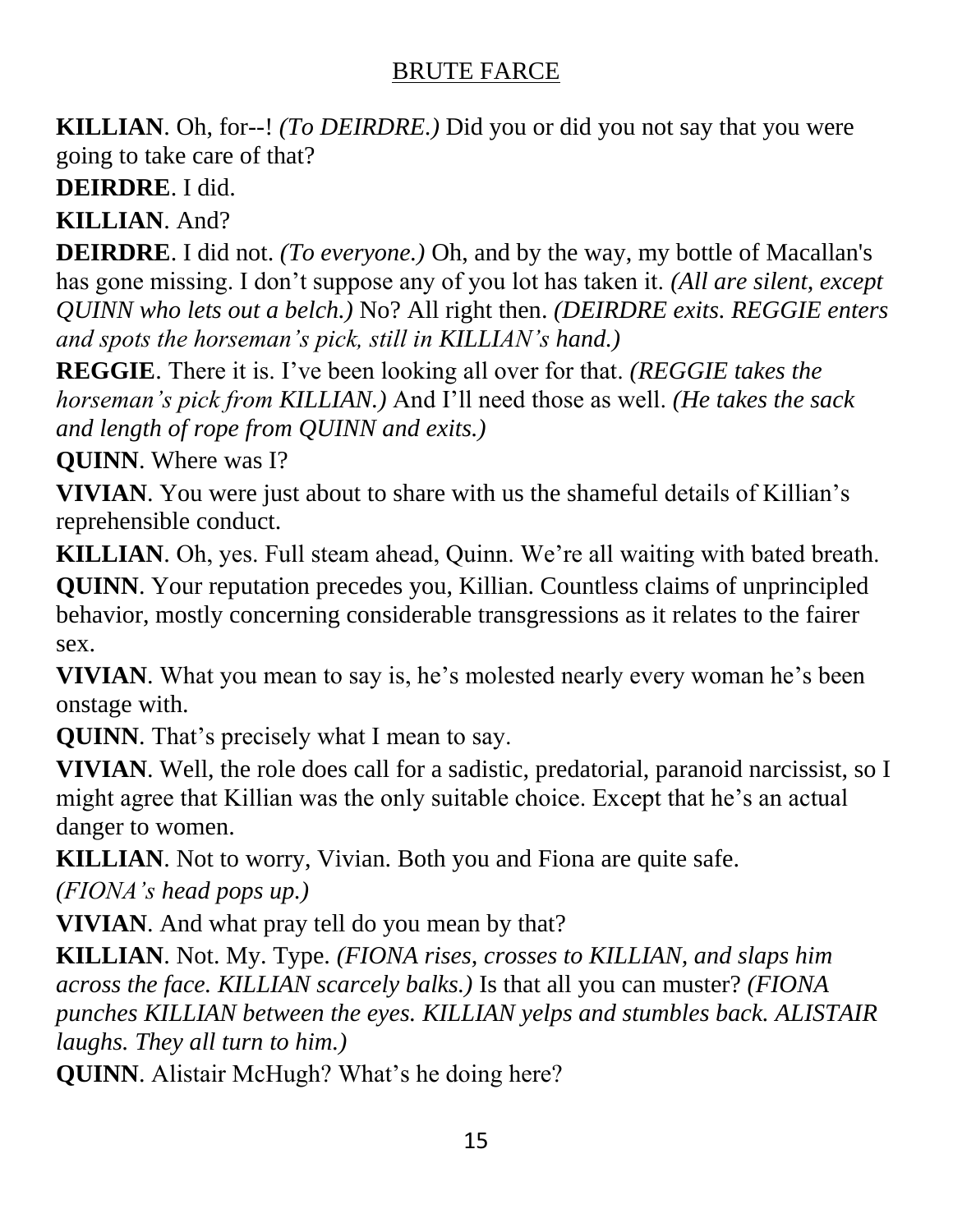**KILLIAN**. *(Pinching his nose with a handkerchief.)* You can't be serious! Is there not one person in this room who's at all listened to a word I've said!? Is there no one here who remembers what we agreed upon!?

**ALISTAIR**. Well, I know I wasn't privy to those conversations.

**KILLIAN**. *(He moves pointedly to ALISTAIR.)* No. No you weren't, were you? *(REGGIE enters.)*

**REGGIE**. Well, from what I can recall of the plan, Mr. McHugh will have croaked by the end of act one, scene two.

**ALISTAIR**. Beg pardon.

**REGGIE**. You'll have carked it, taken a dirt nap, assumed room temperature--

**ALISTAIR**. Yes, all right! I get it!

**REGGIE**. I'll be off then. *(He exits.)*

**ALISTAIR**. *(To KILLIAN.)* You mean to have me killed!? Is that your plan then? That seems a bit drastic, doesn't it?

**FIONA**. It does, doesn't it?

**VIVIAN**. *(Overlapping FIONA.)* I did not agree to that, darling.

**QUINN**. *(Overlapping VIVIAN.)* I need a drink. *(QUINN plucks a bottle of Macallan's from his coat jacket. He opens it and drinks from it. During the following, he will pull the bottle out occasionally for a drink.)*

**KILLIAN**. Enough! Not another word! From anyone! Now listen to me. Very carefully. We need to face facts. We are all of us nearing the end of our theatrical careers. And indeed, some of us have already surpassed our expiry date. And surely none of you – and let's be honest with ourselves here – not one of you could possibly be ignorant to that indisputable truth. I mean, we can all certainly pretend that there might be – hidden somewhere in the splintered cracks of the deeply worn floorboards upon which we have tread many times over  $-$  a tinder of hope for a reignited career; for a final chance to shine; for an opportunity to go out on top. But it's only just that… pretend. Otherwise, we're just putting off the inevitable, aren't we? So, this is it, folks. This is our time. As a collective. We will make our way to the stage, and we will put in the best performances of our lives – for some of you, it'll be a challenge. And by the end of act one, scene two, this bloated twat right here will have met his untimely demise.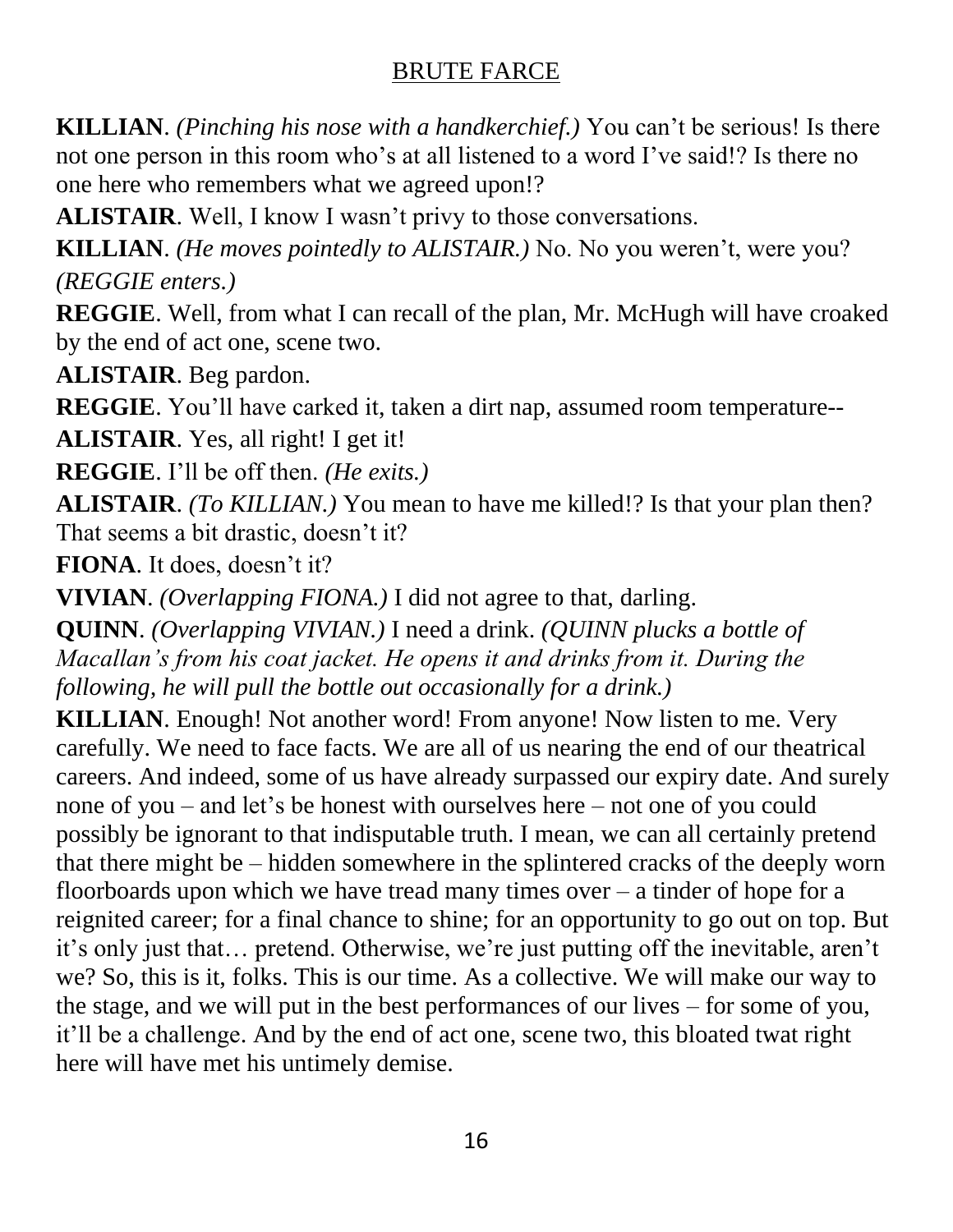*(The buzzer on the wooden panel goes off. VIVIAN bellows. QUINN belches. FIONA's head falls to the table. ALISTAIR and KILLIAN look to the panel. The coloured bulbs light up slowly and in sequence followed by the clear bulbs.)* 

**QUINN**. What the hell's that?

**KILLIAN**. *(Quietly.)* Oh, dear God. *(Dreading the explanation.)* That apparatus there will serve as an electronic cue caller.

**QUINN**. Sorry, what?

**KILLIAN**. Yes. Since Reggie is sadly unable to be in two locations

simultaneously, and since Deirdre is compelled to work without an ASM due to budgetary restrictions, the pair of them decided to find another way to give us actors our entrance cues.

**VIVIAN**. And this is what their collective brains have come up with, darling? **KILLIAN**. Yes.

**VIVIAN**. How does it work?

**KILLIAN**. Well, if memory serves, each of the coloured bulbs represents one of the four actors. The clear bulbs below those will tell us which scene we're in.

**QUINN**. And how do we know which act we're in?

**KILLIAN**. Say again?

**QUINN**. How do we know which act we're in? We've got bulbs for actors, bulbs for scenes, but no bulbs for acts.

**KILLIAN**. How many acts are in this play, Quinn?

**QUINN**. Two.

**KILLIAN**. Yes. Correct. There are two acts. Just two.

**QUINN**. I don't think you're getting my question.

**KILLIAN**. Quinn. Dearest Quinn. Are you trying to say that you're incapable of differentiating between act one and act two without being prompted by a filament!?

**QUINN**. I get your point.

**KILLIAN**. Excellent. So, then with all due respect, shut the fuck up.

*(FIONA's head pops up.)*

**FIONA**. *(Referring to the wooden panel.)* What the hell's that?

**VIVIAN**. I'll explain later, darling. *(To KILLIAN.)* Oh, and Killian?

**KILLIAN**. Yes, Vivian?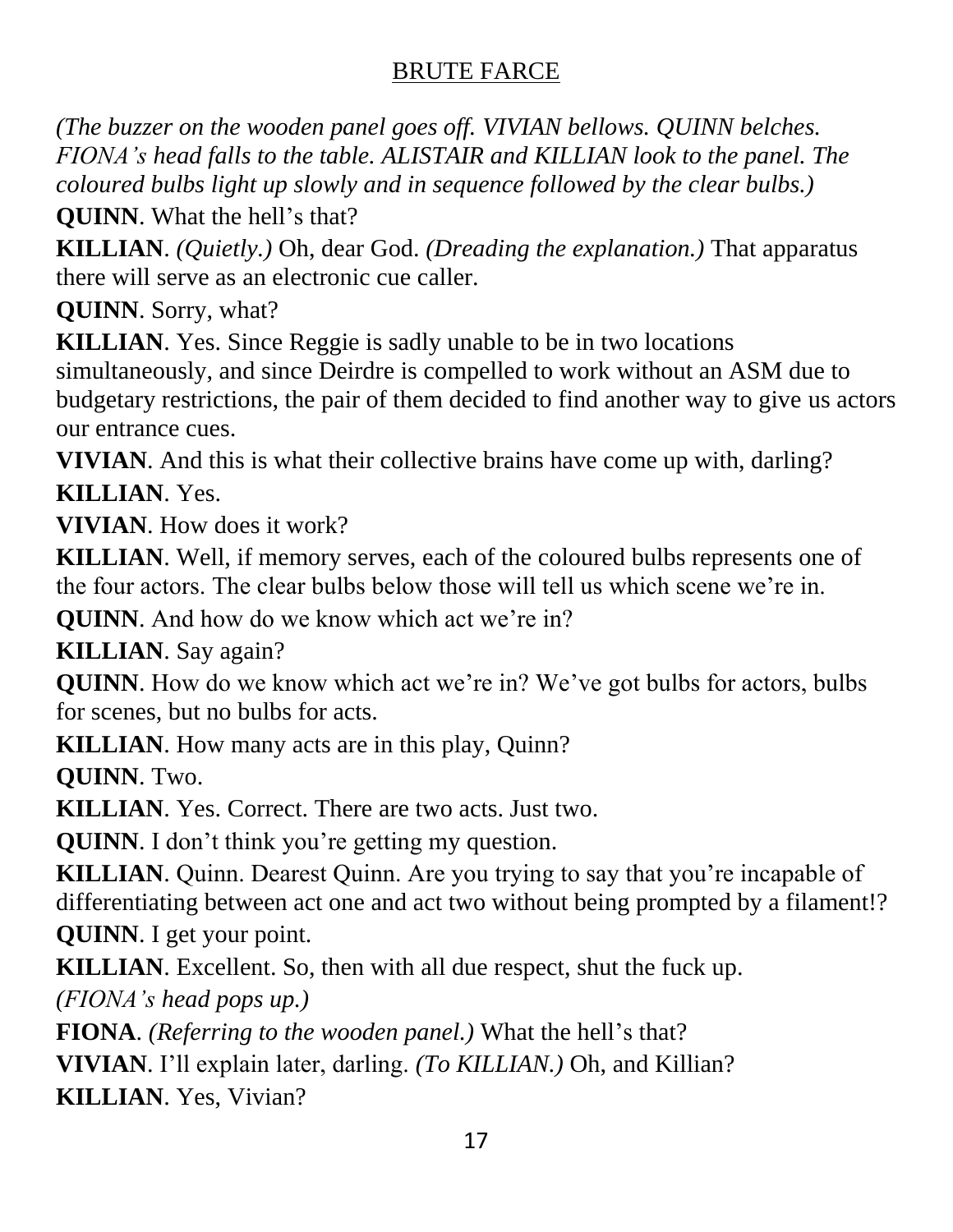**VIVIAN**. May I ask which colour is assigned to whom?

*(REGGIE enters.)*

**REGGIE**. Very good question. Mr. Black is blue, Miss Pruitt is red, Miss Bainbridge is green, and Mr. Ponsonby is yellow. And it looks like the system is working brilliantly. *(He gives a thumbs up. The trapdoor above them drops open. He frowns and then exits.)*

**KILLIAN**. Everyone got it? *(Murmurs of confusion.)* Oh, for f-- I'm blue, Vivian's red, Fiona's green, and Quinn is yellow. *(He points to himself and then to the others as he lists the colours.)* Blue. Red. Green. Yellow.

**FIONA**. *(Repeating and pointing.)* Blue. Red. Green. Yellow.

**KILLIAN**. Very good, Fiona.

**VIVIAN**. Red is not a good colour for me, darling.

**KILLIAN**. *(Sardonically.)* Isn't it?

**VIVIAN**. No. Not at all right for my skin tone.

**KILLIAN**. Oh. Well, I wasn't aware you were planning on wearing it. Or perhaps that you were considering carrying it around as an accessory. *(He gestures emphatically to the bulb.)*

**VIVIAN**. Don't be ridiculous, darling.

**QUINN**. I'd be happy to switch with you.

**FIONA**. Oh, good idea! Let's all switch.

**KILLIAN**. No! No one is switching. It's all been settled. Vivian will just have to make do. You will all have to make do.

**FIONA**. *(Aside to Vivian.)* I've still no idea what the bulbs are for.

**VIVIAN**. None of us do, darling.

*(DEIRDRE enters with a costume bag.)*

**DEIRDRE**. Twenty minutes 'til places.

**ALL EXCEPT ALISTAIR**. Thank you, twenty 'til places!

**DEIRDRE**. *(She hands KILLIAN the costume bag.)* Here it is.

**KILLIAN**. And not a moment too soon.

**DEIRDRE**. Well, you can't expect the costumer to immediately pull together a duplicate outfit on such short notice, now can you, love? I mean, I get that we're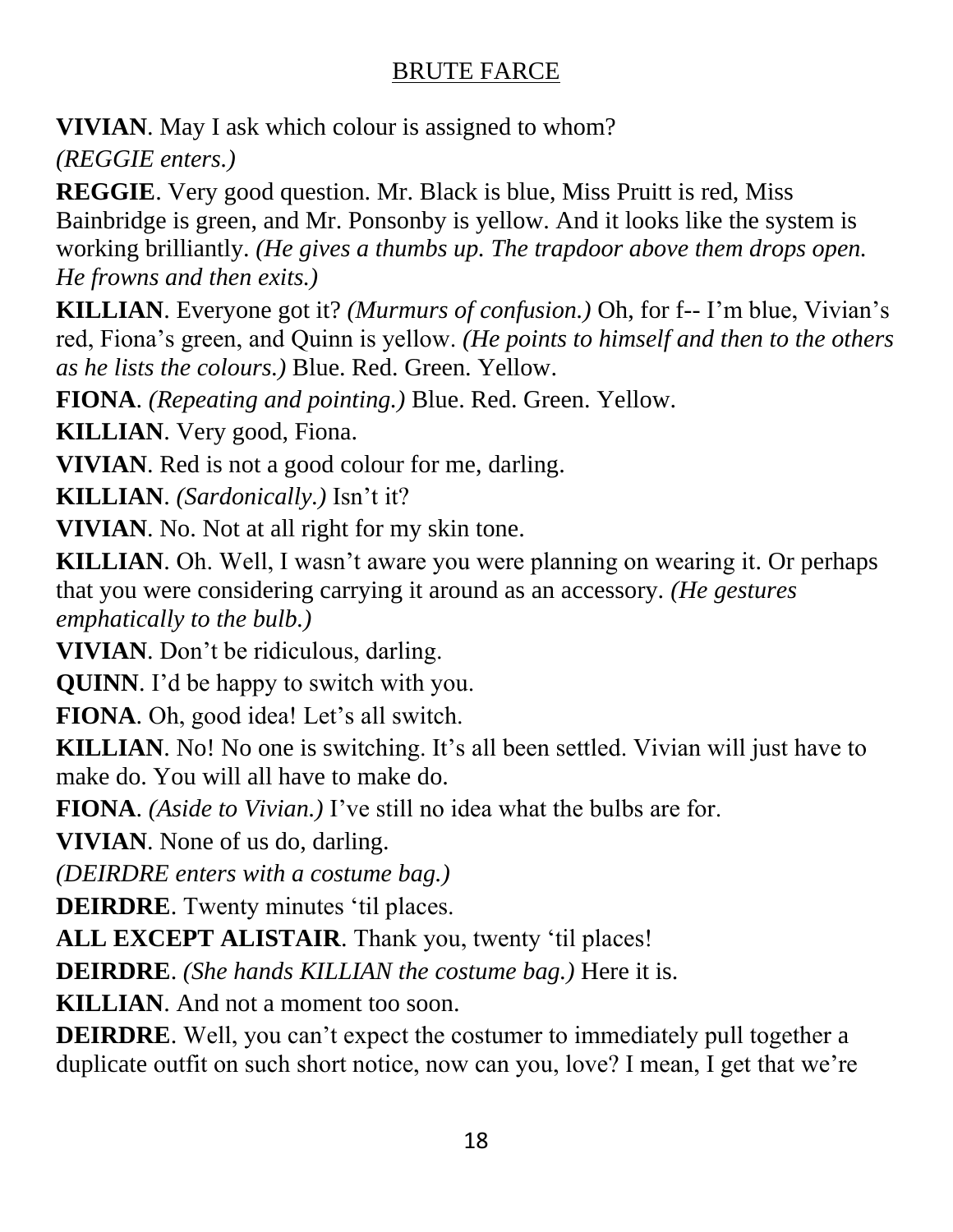down to the wire here, but at this point, there's no sense in debating the timing of its arrival?

**KILLIAN**. I wasn't debating it.

**DEIRDRE**. As well you shouldn't. I mean, there you have it, in hand, and with twenty minutes to spare.

**KILLIAN**. Thank you?

**DEIRDRE**. Just doing my job, love. *(DIERDRE exits. REGGIE's arm reaches down from above and pulls the trapdoor closed.)*

**VIVIAN**. And what do we have here?

**KILLIAN**. *(He unzips the garment bag and pulls out a costume.)* This, my dear addlepated artistes, is a replica of Quinn's costume.

**FIONA**. Oh, very nice.

**QUINN**. *(Overlapping FIONA.)* Well, isn't that thoughtful. *(Tugging at the costume he's wearing.)* This one's a bit threadbare already. *(He reaches for the costume.)*

**KILLIAN**. *(He pulls the costume back.)* No. No. No, no, no. This is not meant for you. *(At an appropriate moment during the following, KILLIAN will hang the costume bag on a makeshift rack.)*

**QUINN**. Well, if not for me, then for who?

**KILLIAN**. For Mr. McHugh, that's who.

**ALISTAIR**. Me?

**KILLIAN**. Yes.

**ALISTAIR**. Why?

**KILLIAN**. Well, didn't you hear? Didn't any of you hear? The celebrated critic of the Daily Telegraph, Mr. Alistair McHugh, will be making his acting debut this evening here at the Dudley Hackham Commemorative Theatre in Stockton-on-Tees. And in this very production.

**VIVIAN**. Over my dead body.

*(FIONA's head falls to the table.)*

**KILLIAN**. On the contrary, my dear Vivian. Over his dead body.

**QUINN**. Hold on a damn minute!

**KILLIAN**. What is it, Quinn?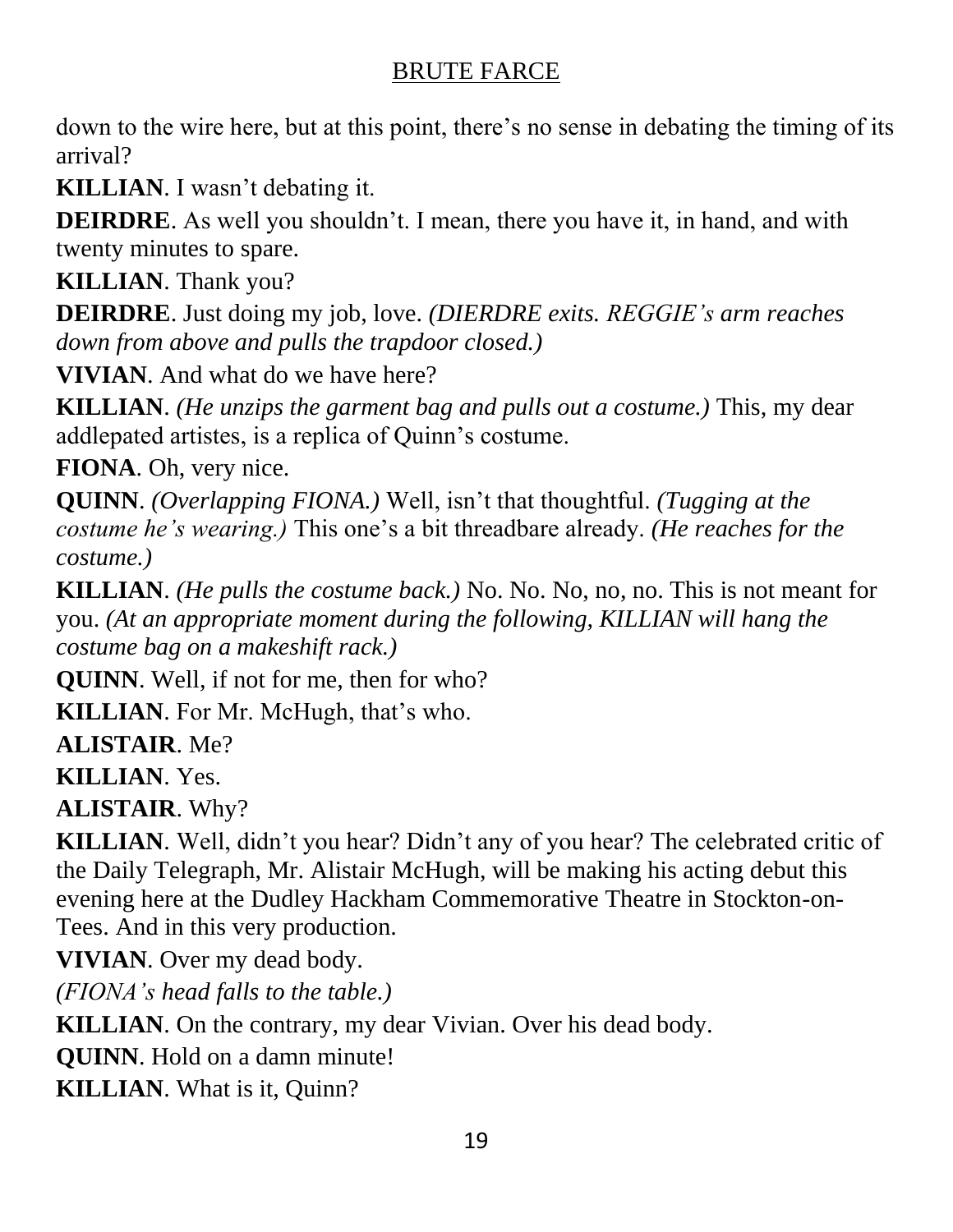**QUINN**. You mean to tell me that this... this... this plug-ugly tosser will be going on in my place tonight?

**KILLIAN**. Yes.

**ALISTAIR**. I hardly see how that's possible.

**QUINN**. *(To ALISTAIR.)* You shut up. *(To KILLIAN.)* And how do you plan to pull that off?

**KILLIAN**. He will be going on for you tonight. But only for the fight scene.

**VIVIAN**. Have you lost your mind, Killian?

**KILLIAN**. Well, I'm certainly on the verge of it. Now, look, I need everyone's undivided attention. And that includes you, Fiona!

*(FIONA's head pops up.)*

**FIONA**. Do I smell smoke?

**VIVIAN**. Yes. And it's presently coming out of Killian's ears.

**KILLIAN**. For those of you who aren't the least bit interested in what's taking place onstage when you're not in fact standing on it… At the end of act one, scene two, my character and Quinn's character have a bit of a tussle, during which Quinn, who has been fitted with a sack over his head and strapped to a wooden chair with a length of rope, manages to break free by throwing himself to the floor. At which point, I come after him brandishing a horseman's pick. And, after a carefully choreographed series of punches, kicks, slaps, grappling, and falls, both of us crash through the study doors. *(Beat.)* Any of this sound vaguely familiar to any of you? *(QUINN raises his hand reluctantly.)* Quinn, yes, I would hope so. And the rest of you? *(Heads shaking, looks of puzzlement, murmurs of confusion.)* Right. Anyway, so after a count of roughly five, I return to the stage and reach for the horseman's pick, which has been cast-off during the fight. I then take it and turn back to the door at the same moment Quinn returns, still with the sack over his head. Except tonight, when Quinn reemerges onstage, it won't be Quinn, it'll be Alistair dressed as Quinn. Or more precisely dressed as Quinn's character.

**ALISTAIR**. Now, hold on--

**KILLIAN**. *(Moving to ALISTAIR to demonstrate.)* I will then lunge at Alistair with the pick. Only instead of subjecting him to a mere flesh wound as has been outlined in the script, I will thrust the pick through his solar plexus, giving it a hard twist, and then shoving him into the wings where he will succumb offstage. *(Beat.)* Quinn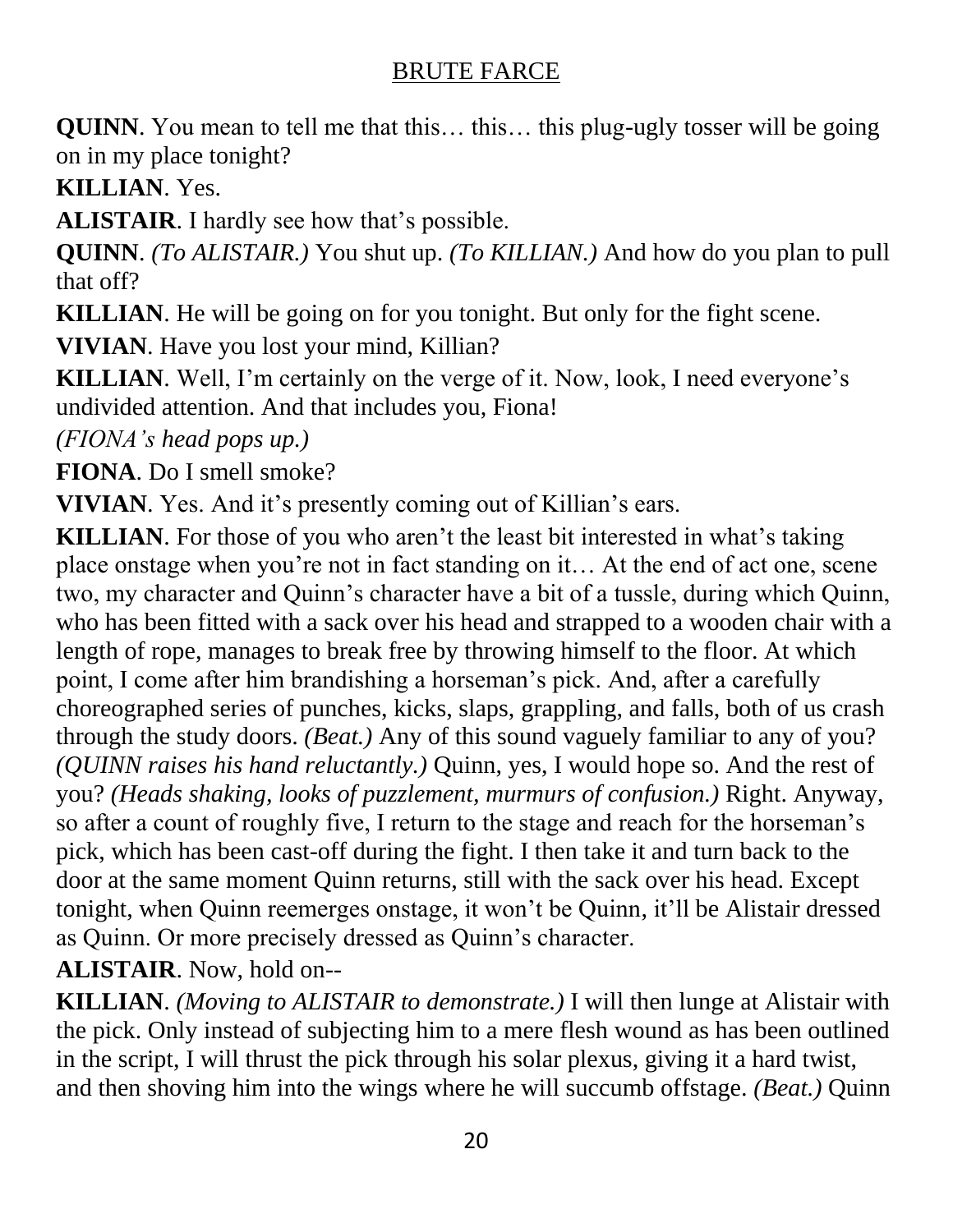will then of course return in the following scene – his character injured but not fatally of course – and we will then dispose of Alistair's corpse during the intermission. *(A moment. All are stunned.)*

**ALISTAIR**. Oh my God.

*(REGGIE enters with the horseman's pick.)*

**REGGIE**. *(Handing the pick to KILLIAN.)* All right, here you go.

**KILLIAN**. *(Inspecting the pick.)* Yes. Looks good. Looks very good.

**REGGIE**. Well, I did what you asked. I cleaned and polished it. And then I sharpened the edges. And this pointy bit at the top is no longer retractable. So, it should go through Mr. McHugh like a hot knife through butter.

**ALISTAIR**. You can't be serious.

**REGGIE**. It was quite simple really. I just replaced the spring mechanism with a small metal rod.

**ALISTAIR**. No! What I mean is, you can't be serious about killing me.

**REGGIE**. Oh. Right. Well, I know nothing about that, so I guess I'll be on my way then. *(He exits with the pick.)*

**ALISTAIR**. *(To whomever.)* All right, now listen to me. Please. This is ridiculous. You clearly haven't thought this through. I mean, do you honestly believe you'll actually get away with it? Even if you're successful in your endeavor to… exterminate me, it's all sure to unravel in due course.

*(DEIRDRE enters carrying another costume bag.)*

**DEIRDRE**. Fifteen minutes to places.

**ALL EXCEPT ALISTAIR**. Thank you, fifteen to places!

**DEIRDRE**. Here you are. *(She hands the costume bag to KILLIAN. He reluctantly takes it.)*

**KILLIAN**. What's this?

**DEIRDRE**. It's a replica of Quinn's costume.

**KILLIAN**. Another one?

**DEIRDRE**. Yes.

**KILLIAN**. We don't need another one.

**DEIRDRE**. Right. Well, there was a bit of a mix-up with the request, love. After you asked me to speak to the costumer, I happened to mention it to Reggie in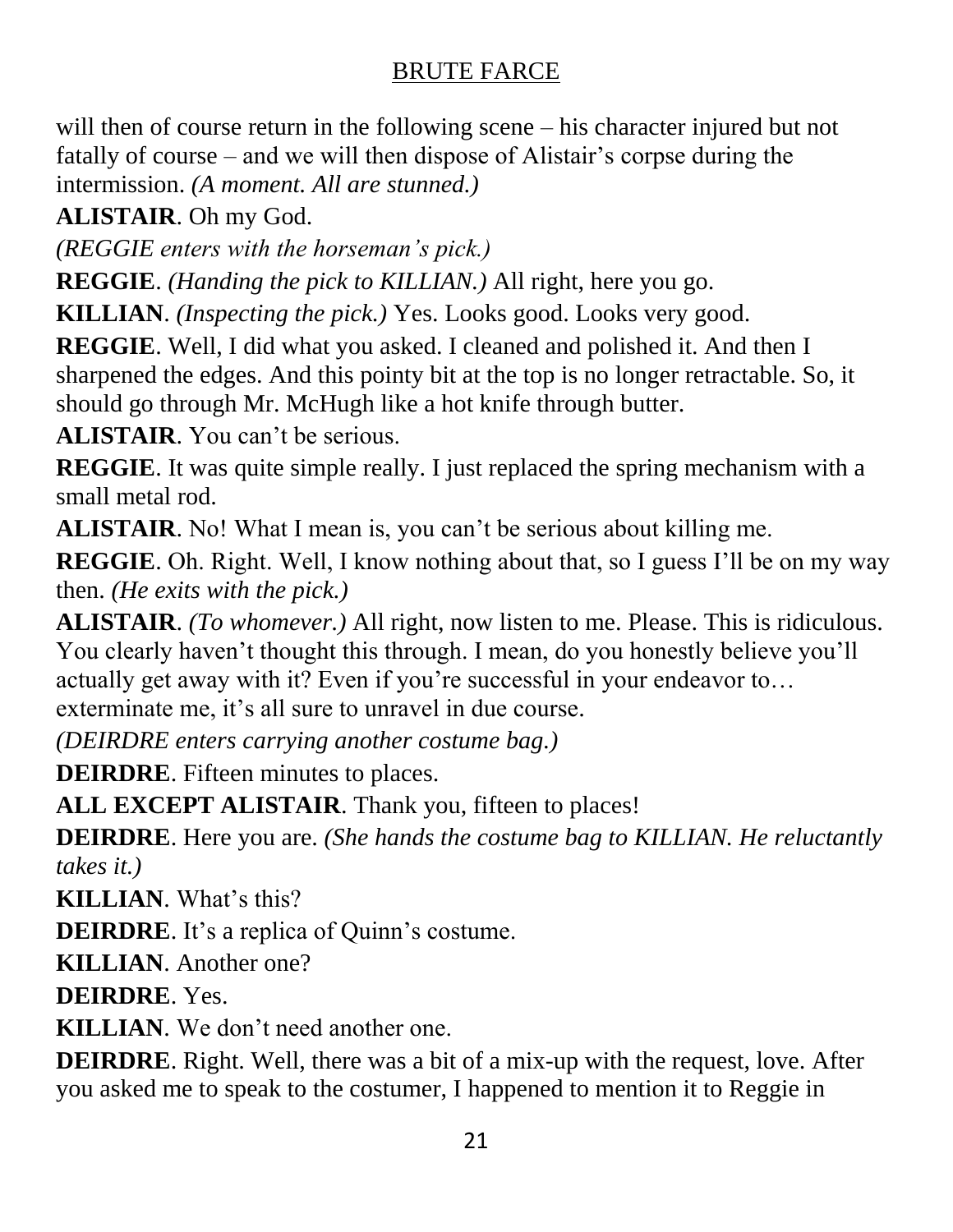passing, so as to keep him informed, you see. Except Reggie thought I wanted him to speak to the costumer. So, we both spoke to the costumer and, well… you know the rest.

**KILLIAN**. Oh, for fuck's sake. *(At an appropriate moment during the following, KILLIAN will hang the second costume bag on the makeshift rack.)*

**DEIRDRE**. Oh, and Killian.

**KILLIAN**. Yes, Deirdre.

**DEIRDRE**. The costumer is demanding reimbursement for materials on both garments. And including her usual fee for labour.

*(FIONA's head falls to the table.)*

**KILLIAN**. And how does she expect us to pay for it?

**DEIRDRE**. I've no idea, love.

**VIVIAN**. Well, it's certainly not coming out of my salary, darling.

**QUINN**. Well, I for one think it should come out of Killian's fucking salary. I mean, all of this was his big fucking idea. So, he should fucking pay for it.

**DEIRDRE**. Are you drunk, Quinn?

**QUINN**. No.

**DEIRDRE**. Are you sure, love? I only ask because I've yet to find my bottle of Macallan's.

**QUINN**. I'm not drunk. *(He's drunk.)* And I am offended by your assertion that I am… *(A gas bubble pops up in his throat.)* … drunk.

**DEIRDRE**. All right then. I'll take your word for it. I suppose I'll just dash across the street for another bottle then. I won't be long. *(She exits.)*

**ALISTAIR**. Listen, everyone. I think I have an idea.

**KILLIAN**. *(Moving pointedly to ALISTAIR.)* I'm sorry, what? You have an idea? No, I don't think so, Alistair. As you can clearly tell, this group is not interested in ideas. In fact, I don't think anyone here has any room left in their pea-sized brains for another idea. And besides, it's all been settled. You die tonight.

**QUINN**. I'd like to hear what he has to say.

**KILLIAN**. Absolutely not, Quinn. There's nothing left to consider. And we won't negotiate.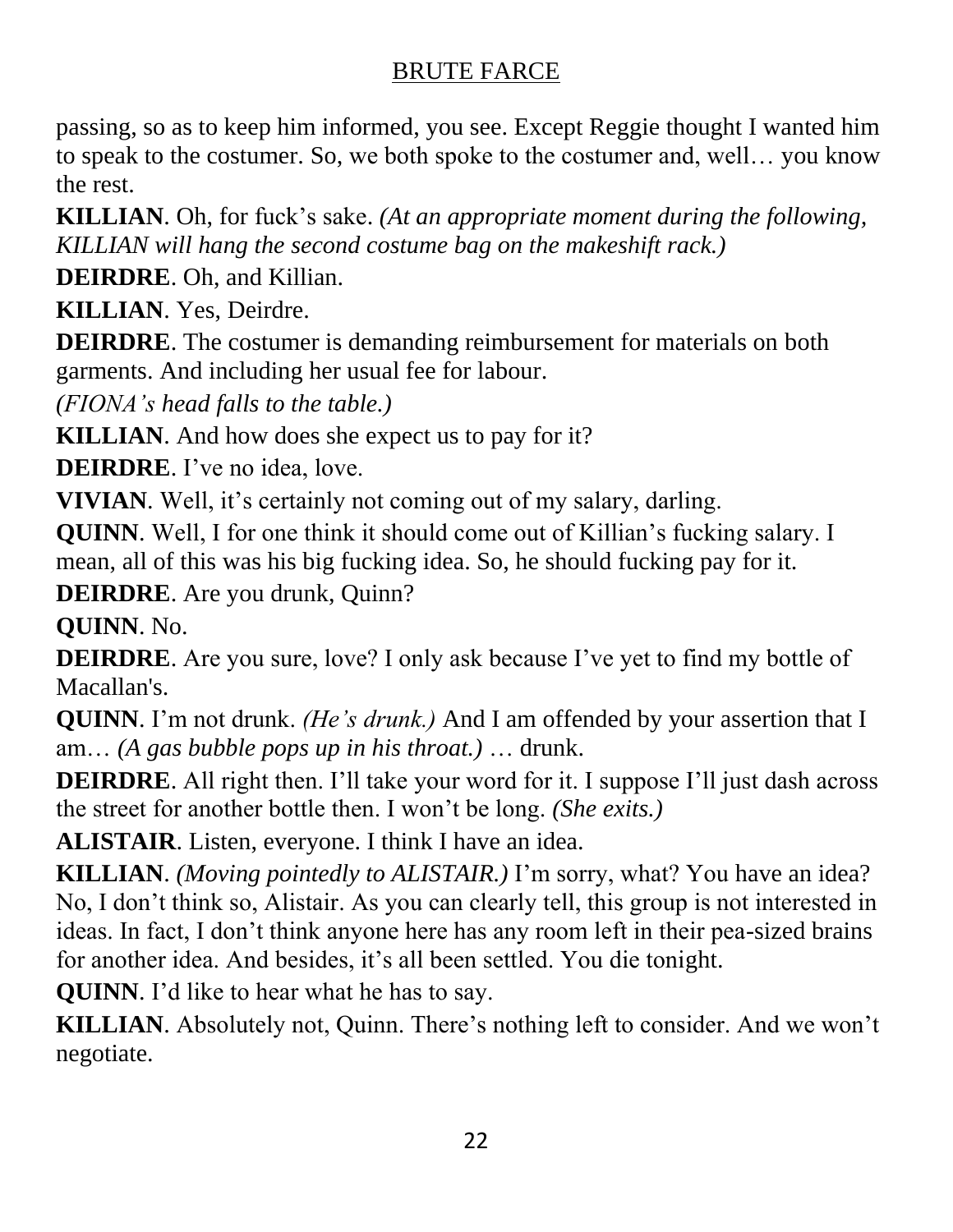**VIVIAN**. *(To KILLIAN.)* Honestly, darling, don't you think this is all a bit much? I mean, I suppose I get it. We're all actors. We love drama. And we all have a shared hatred for this mound of tainted cabbage over here. But it all seems problematic and perhaps even a bit convoluted, don't you think?

**ALISTAIR**. Oh, thank God someone has come to their senses.

**VIVIAN**. I mean, couldn't you just kill him now and get it over with?

**ALISTAIR**. What? No.

**VIVIAN**. I'd be content to step away for a few minutes whilst you do whatever it is you need to do. I could freshen up in the loo, do some vocal warmups… Just let me know how much time you need, darling. In any case, I don't want to be here when you put this old dog down.

**KILLIAN**. We will not deviate from the plan, Vivian.

**VIVIAN**. All right. You're in charge. But if this show gets shut down for any reason – and especially if that reason happens to be that this colossal sack of fetid lard over here has been skewered to death in front of an audience onstage – I can assure you, you will not hear the end of it from me.

**KILLIAN**. Well, I don't like the sound of that. Not hearing the end of it from you is surely a fate worse than death.

**ALISTAIR**. I beg to differ.

**KILLIAN**. What is it you want, Vivian?

**VIVIAN**. Perhaps we could speak privately, darling? Hm? Over here? *(KILLIAN reluctantly follows VIVIAN.)* Listen. Killian. Darling. I've been thinking about what you said earlier. That all of us here need to accept that our careers are coming to an end. And that any notion that we might be able to – in some way – extend our shelf life is really just an illusion.

**KILLIAN**. Mm hm. I also said that at least one of us has already exceeded their expiry date.

**VIVIAN**. Yes, but I'm not speaking of Quinn, darling.

## **KILLIAN**. Ah.

**VIVIAN**. Anyway, if this show closes, there's a good chance that I won't get paid. Or that any of us will get paid for that matter. But mostly I'm thinking about me. **KILLIAN**. Of course, you are. And?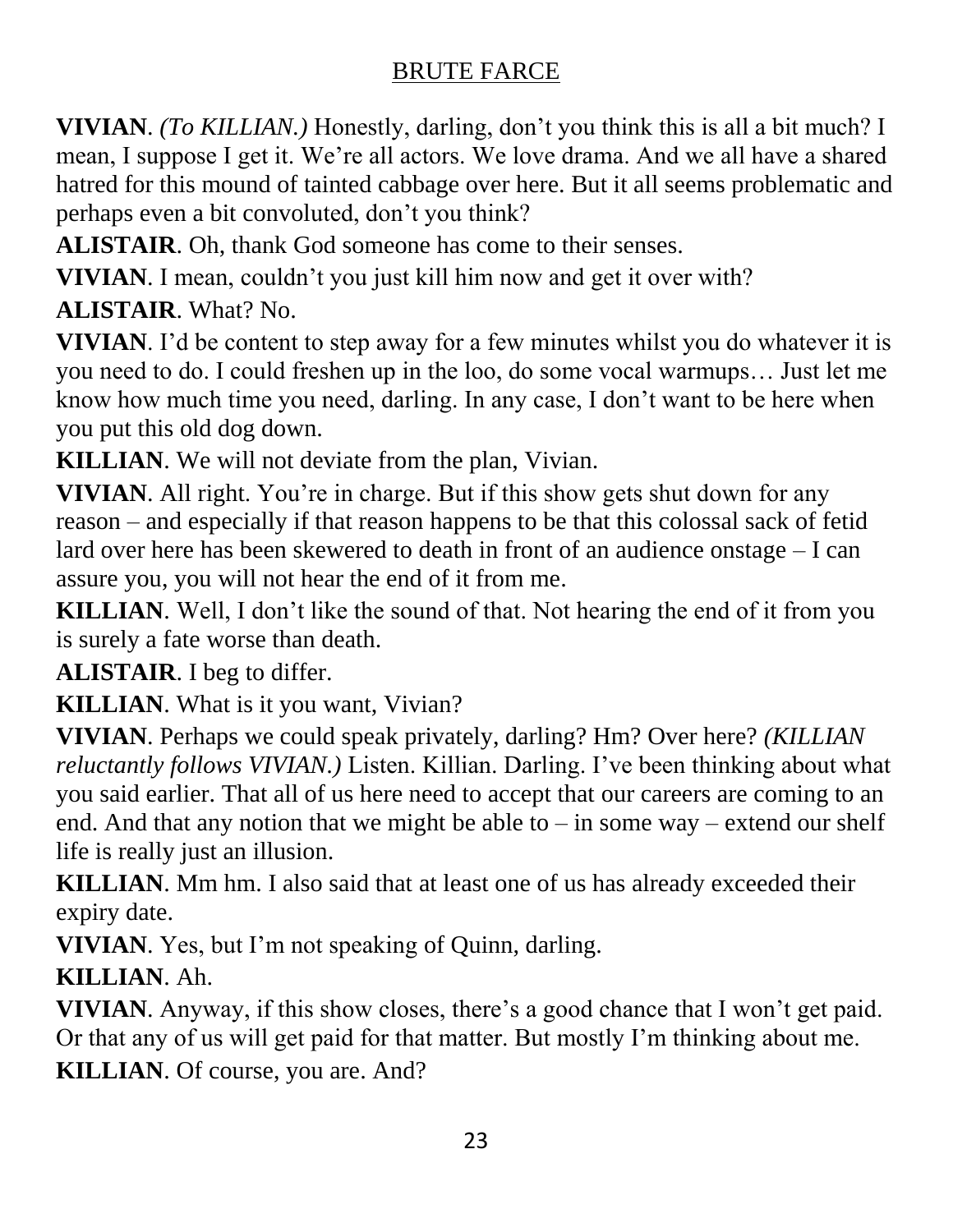**VIVIAN**. And if I don't get paid… Well, there are a few very important things that I simply won't be able to afford, darling. Things that I need right now. Things that might help me to stay fresh and relevant.

**KILLIAN**. I see. And would these be "from the neck up" things or would they include your tits as well?

**VIVIAN**. Don't be vulgar, Killian. It won't be anything drastic. Just some minor alterations. A nip here, a tuck there. A bit of a revamp if you will.

**KILLIAN**. So, you're getting another facelift.

*(FIONA's head pops up.)*

**FIONA**. Thank you, places!

**QUINN**. Places!? Already!?

**KILLIAN**. No. No. No, no, no. We are not at places. I said, facelift.

**FIONA**. Oh. Well, I highly recommend it, Vivian. And whilst you're at it, you ought to get your tits done as well. *(VIVIAN shoots FIONA a look.)*

**VIVIAN**. Killian.

**KILLIAN**. Yes, Vivian?

**VIVIAN**. Perhaps I could see you over here? *(They have nowhere further to move, but they give it a go. Elevated whispers.)* Listen, darling. I don't take any pleasure in doing this. Nevertheless, show or no show, I'm going to have to rely on your generosity right now.

**KILLIAN**. My generosity?

**VIVIAN**. Yes, well the procedures I need aren't cheap.

**KILLIAN**. Hold on. Are you suggesting that I--? Do you mean to tell me that you-- ? No fucking way, Vivian.

**VIVIAN**. I hardly think you have any choice in the matter, darling.

**KILLIAN**. I won't do it.

**VIVIAN**. You most certainly will. Because if not, I can't promise I'll be able to keep silent about what's been going on here.

**KILLIAN**. Oh, I see. So, extortion is your game now, is it? I appreciate your determination, Vivian. I really do. Except there's one teensy weensy flaw in your little scheme. You're an accomplice.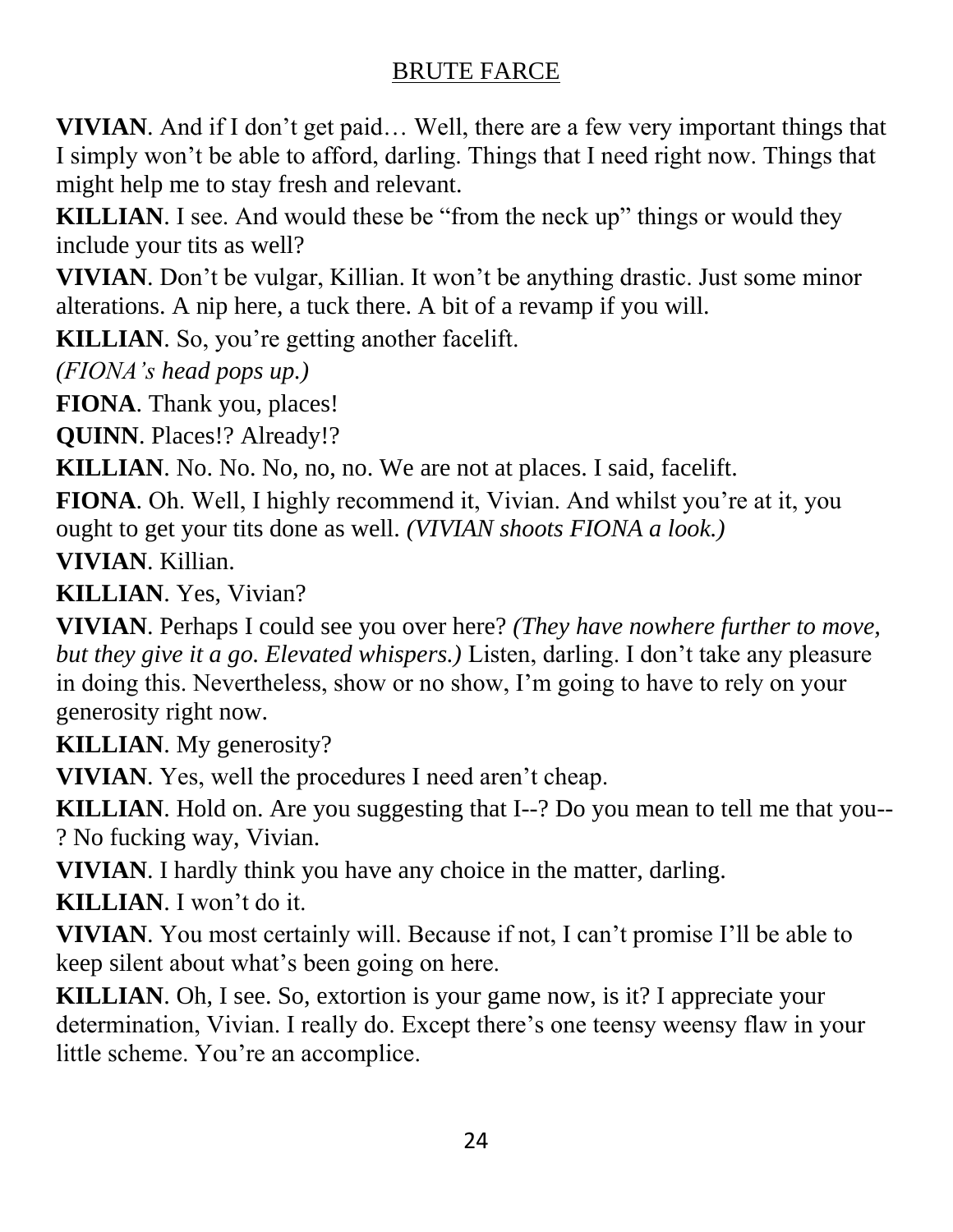**VIVIAN**. An accomplice to what, darling? Until just a few moments ago, I had absolutely no idea that you had planned from the start to slaughter that pugnacious pig over there. So, I'd hardly consider myself an accomplice to any of it. *(KILLIAN stews.)* So, do we have a deal?

**KILLIAN**. I need some air. *(He starts off.)* Reggie! *(REGGIE enters.)* Oh, there you are. Do you have the key? *(REGGIE produces the key.)* Good. *(Referring to ALISTAIR.)* Now, as soon as the curtain goes up, I need you to come back here and get this knob head into costume. Do you understand?

**REGGIE**. English is my native language, so yes.

**KILLIAN**. Piss off.

*(KILLIAN pushes REGGIE and follows him off. VIVIAN gives her hair and makeup a final check. FIONA finishes dressing and preparing for curtain. QUINN clumsily grabs a chair and pulls it over to ALISTAIR. He sits.)*

**QUINN**. *(Blotto.)* Spill it, Alistair.

**ALISTAIR**. Beg pardon.

**QUINN**. You said you had an idea. And I want to hear what it is.

**ALISTAIR**. What difference would it make now? Killian's mind is set.

**QUINN**. No. No, he's all bluster and no follow through. He's just trying to terrify you.

**ALISTAIR**. Trying to terrify me? Trying? Well, he's been bloody well successful at it up to this point, now, hasn't he?

**QUINN**. Ok, now listen. I may be able to help you, but I need to hear what you have to say first.

**ALISTAIR**. *(Seeing this as a chance to escape.)* Oh. Oh, I see. Yes. Yes, of course. Well, as you know, Quinn, I have an extraordinary amount of influence in this industry…

**QUINN**. Yes, I know.

**ALISTAIR**. …So, all it would take is one stellar review of this production in its entirety, and of all your performances--

**QUINN**. No, no. Shh, shh, shh, shh. Now, listen, Alistair. I don't really give a good goddam about this play or the other actors. So, here's what I want you to do: I want you to rip this production to shreds. All right? And I want you to bestow upon the other three the single worst review of their entire careers. Do you understand?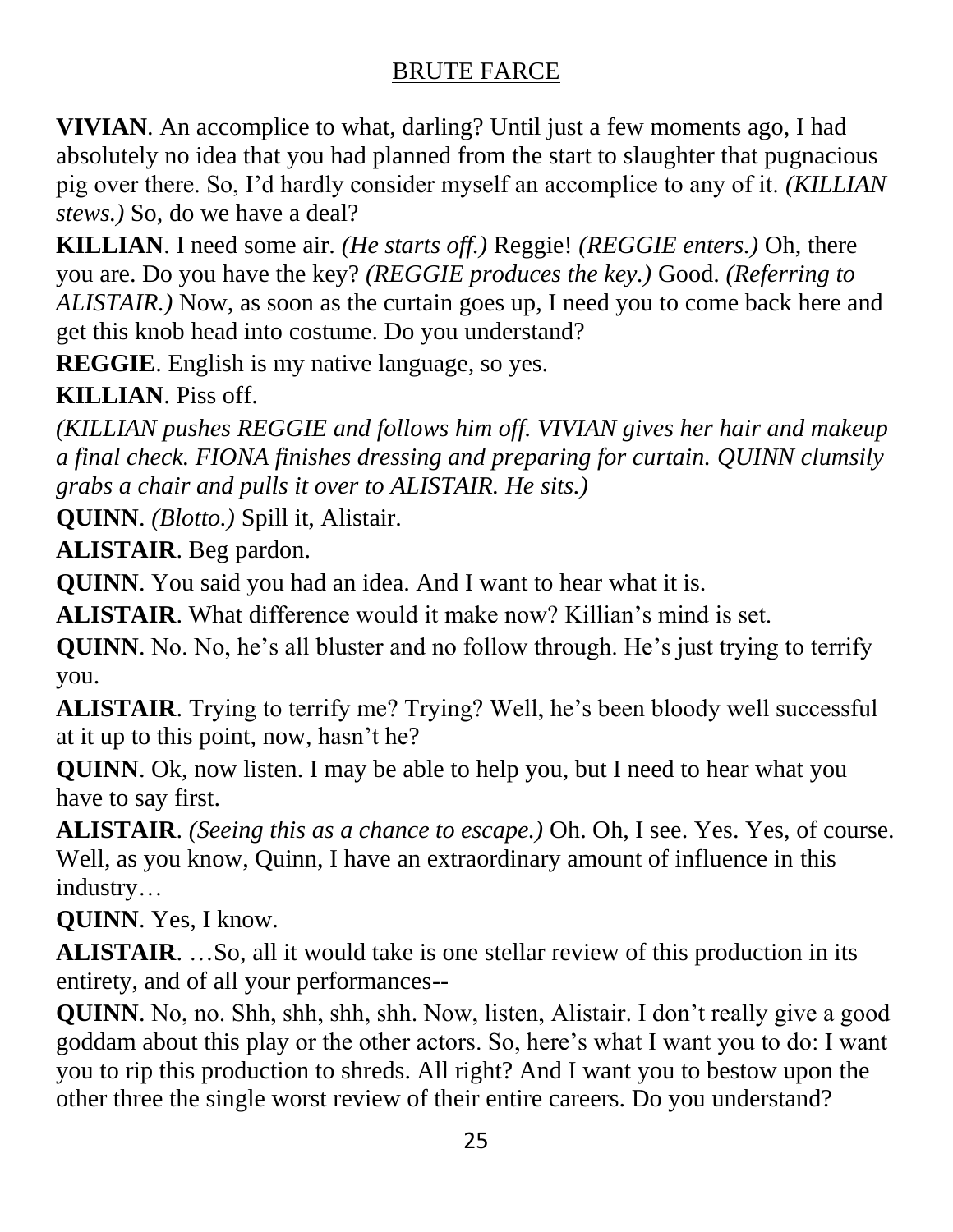**ALISTAIR**. Yes, of course. I can do that, except how would tearing the show apart benefit you?

**QUINN**. I haven't finished. In that same review, you will then single me out as the one, notable, redeeming element in the play; the only sign of life in an otherwise barren desert of walking, talking, utilitarian meat puppets. Have I made myself clear?

**ALISTAIR**. Perfectly.

**QUINN**. Good. And in return, I will get you out of here.

**ALISTAIR**. But Reggie has the key.

**QUINN**. Don't you fret. I can handle Reggie.

**ALISTAIR**. How?

**QUINN**. You see, long before I became an actor, I was once – among other things – an especially gifted street magician; sort of a legend you might say. And I was widely considered to be the best in my circle at one particular trick, which was to pinch small treasures from people's jackets, trousers, handbags, etcetera, without their knowing it.

**ALISTAIR**. A pickpocket.

**QUINN**. I prefer the term "finger-smith". I worked efficiently and imperceptibly, with a timid allure that belied my talent for taking things.

**ALISTAIR**. A prat with a penchant for thievery.

**QUINN**. No. Now listen carefully. Yes, I took things, but then I replaced them. **ALISTAIR**. I don't understand.

**QUINN**. Oh, for-- I simply turned a minor criminal offense into an art form. Except that in the end, I'd return the stolen item to its owner. And in response, people would hand me a quid or a fiver, sometimes more.

**ALISTAIR**. I see.

**QUINN**. So, with a bit of misdirection and some sleight of hand, I'll have that key in my possession and Reggie will be none the wiser. And you'll be free just after curtain up.

**ALISTAIR**. I don't know how I'll ever be able to repay you.

**QUINN**. I think you do. *(Beat.)* Now, I've given you your instructions. Do what I've asked and never, ever implicate me.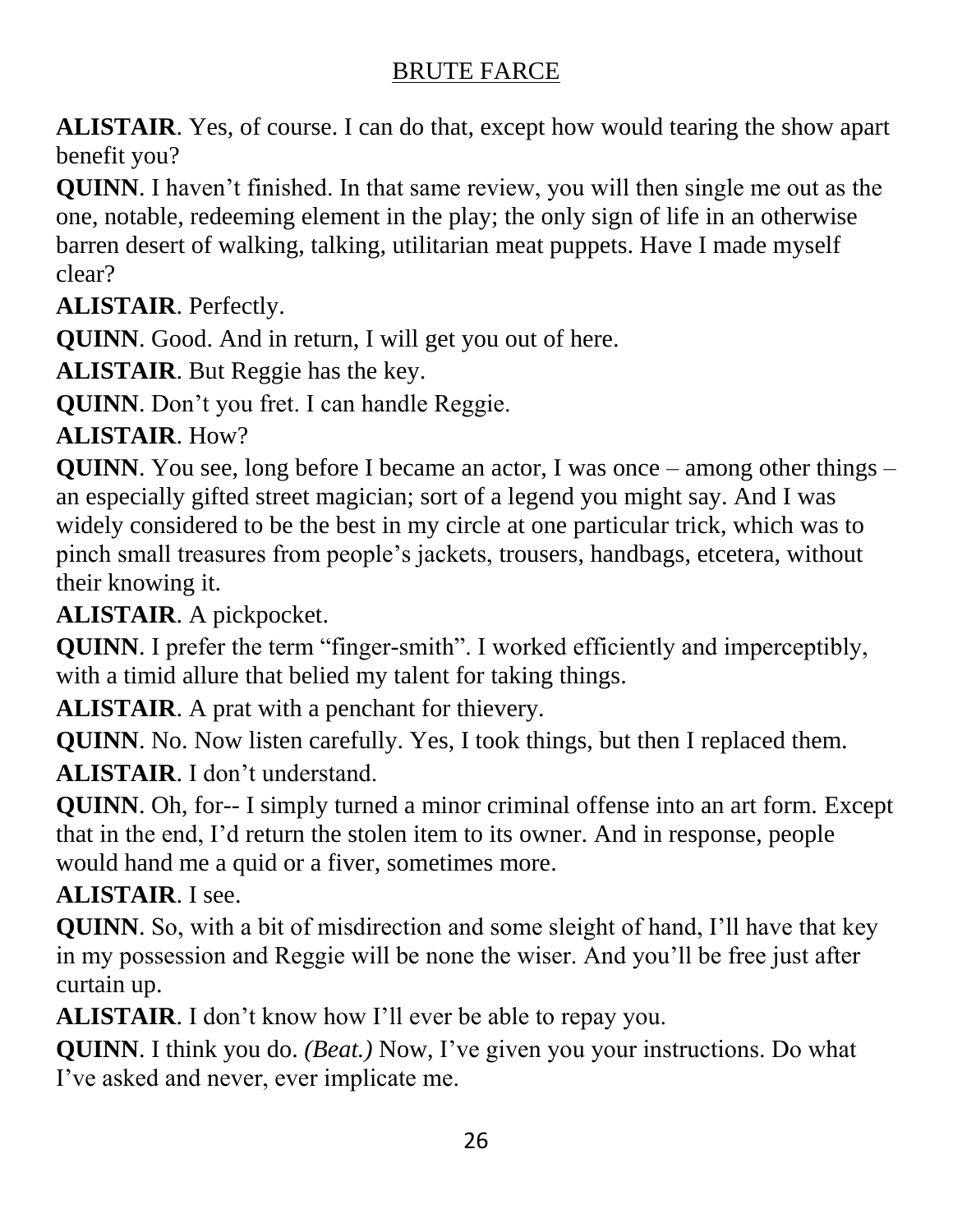**ALISTAIR**. You have my word, Quinn.

*(QUINN stares intently at ALISTAIR.)*

**QUINN**. I am curious, though.

**ALISTAIR**. What?

**QUINN**. How do you honestly regard me? As an actor, I mean.

**ALISTAIR**. Oh. Uh… Well, I uh…

**QUINN**. I mean, you've reviewed a dozen or more shows that I've appeared in and yet you've scarcely mentioned me in any of them.

**ALISTAIR**. Well, yes. Yes, that's true.

**QUINN**. So, go on. Don't be fearful. And don't hold back. I can handle it.

**ALISTAIR**. I'm not sure that now is the appropriate time to--

**QUINN**. Tell me.

**ALISTAIR**. All right. I suppose I would describe you as… serviceable.

**QUINN**. Serviceable?

**ALISTAIR**. Yes.

**QUINN**. Keep going.

**ALISTAIR**. Well, I generally feel that you tend to give the minimum – in terms of acting – to your characters. But that's not entirely your fault since you're generally cast in roles that are somewhat generic in nature; roles that are functional per se rather than compelling or integral to the plot.

**QUINN**. Yes, and…?

**ALISTAIR**. And if I may be so bold…

**QUINN**. Of course.

**ALISTAIR**. Your emotional range is… relatively… narrow. And your arsenal of expressions, as a rule, runs virtually on empty. Now, I'm not saying that you haven't earned your success; your name alone sells tickets. And I expect that you're hardworking, and that you're professional, but what I am saying is that your skills as an actor are limited. *(A moment.)*

**QUINN**. I see.

**ALISTAIR**. The only reason I rarely mention you in my reviews is that you're neither remarkable nor unremarkable. And frankly, that puts you in the majority. *(DEIRDRE enters holding a bottle of Macallan's.)*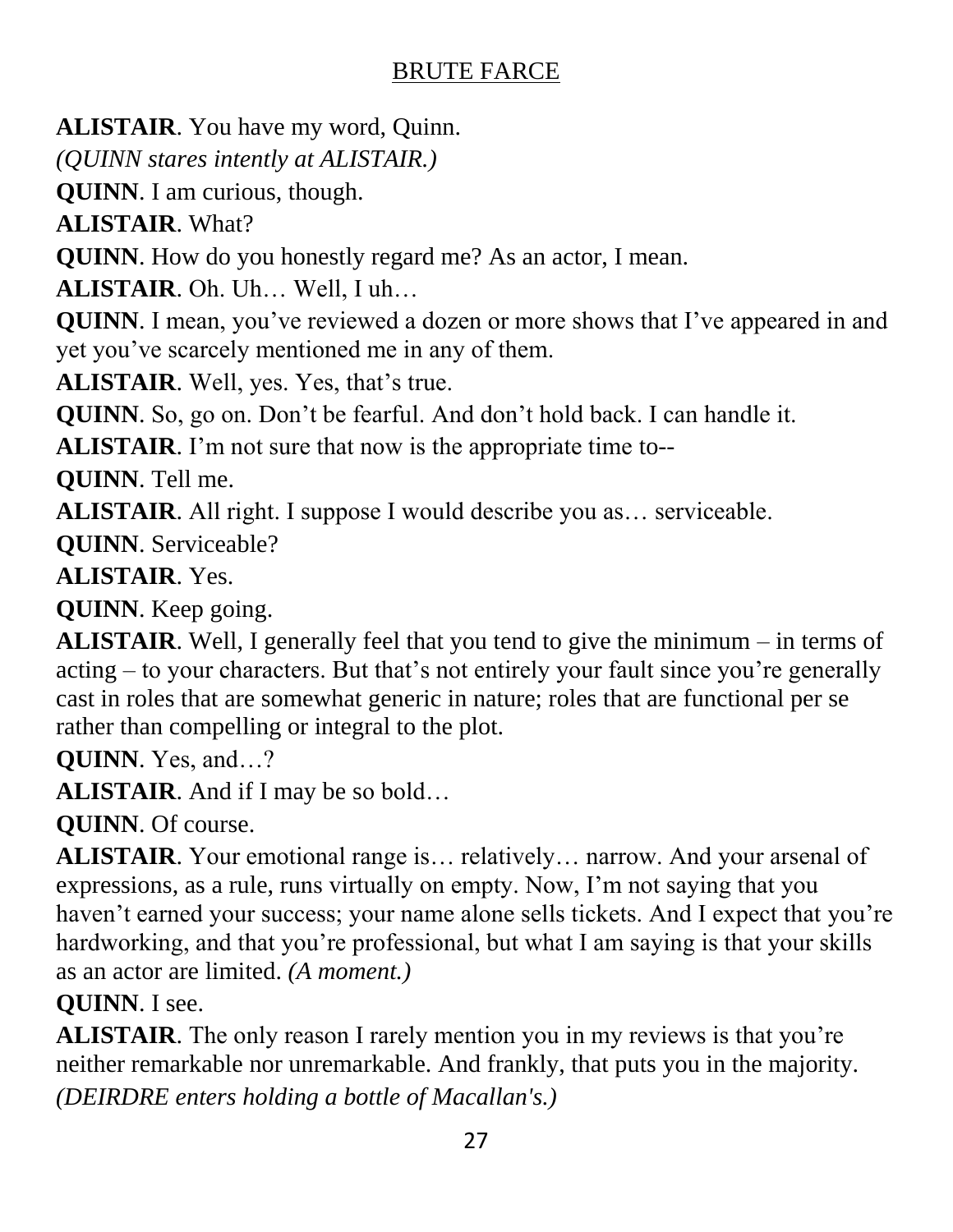**DEIRDRE**. Five minutes 'til places!

*(Startled, FIONA spills a jar of face cream onto the floor.)*

**ALL EXCEPT ALISTAIR**. Thank you, five 'til places!

**FIONA**. Bloody hell!

**DEIRDRE**. Everything all right, love?

**FIONA**. Actually, no. I've just spilt my face cream all over the floor here.

**DEIRDRE**. I see. Well, I'd ask Reggie to clean it up, but he's got his hands full at the moment. And I'm a bit pressed for time myself.

**FIONA**. Yes, of course, you are. Well, don't worry. It's fine. I'll manage. **DEIRDRE**. Are you sure, love?

**FIONA**. Yes. Yes, of course. You go on. I'm sure I can sort it out.

**DEIRDRE**. All right then. *(To everyone.)* Everyone excited for the show? *(Murmurs and uninspired responses. FIONA's head falls to the table.)* That's the spirit. *(She exits.)*

**ALISTAIR**. *(Quietly, to QUINN.)* Listen, Quinn. I'm very sorry about what I said. I misspoke--

**QUINN**. You did not misspeak. And it's all right. I appreciate your candor. Which is precisely why I'm committed to helping you escape.

*(REGGIE enters with an additional sack and length of rope.)*

**REGGIE**. *(To QUINN.)* Right, here we go then. Mr. Black asked me to supply you with an added sack and rope on the off chance you might need them. So, I'll just leave these with you. *(He hands them to QUINN.)*

**QUINN**. Yes, of course. *(REGGIE starts off.)* Oh, and Reggie.

**REGGIE**. Yes, Mr. Ponsonby?

**QUINN**. May I speak with you for a moment? Just over here?

**REGGIE**. Can it wait?

**QUINN**. I'm afraid not.

**REGGIE**. All right then. But we need to be quick.

**QUINN**. Of course.

*(QUINN starts off, followed by REGGIE. KILLIAN enters and calls after them.)*

**KILLIAN**. What are you two up to? We're nearly at places.

*(They're gone. FIONA's head pops up.)*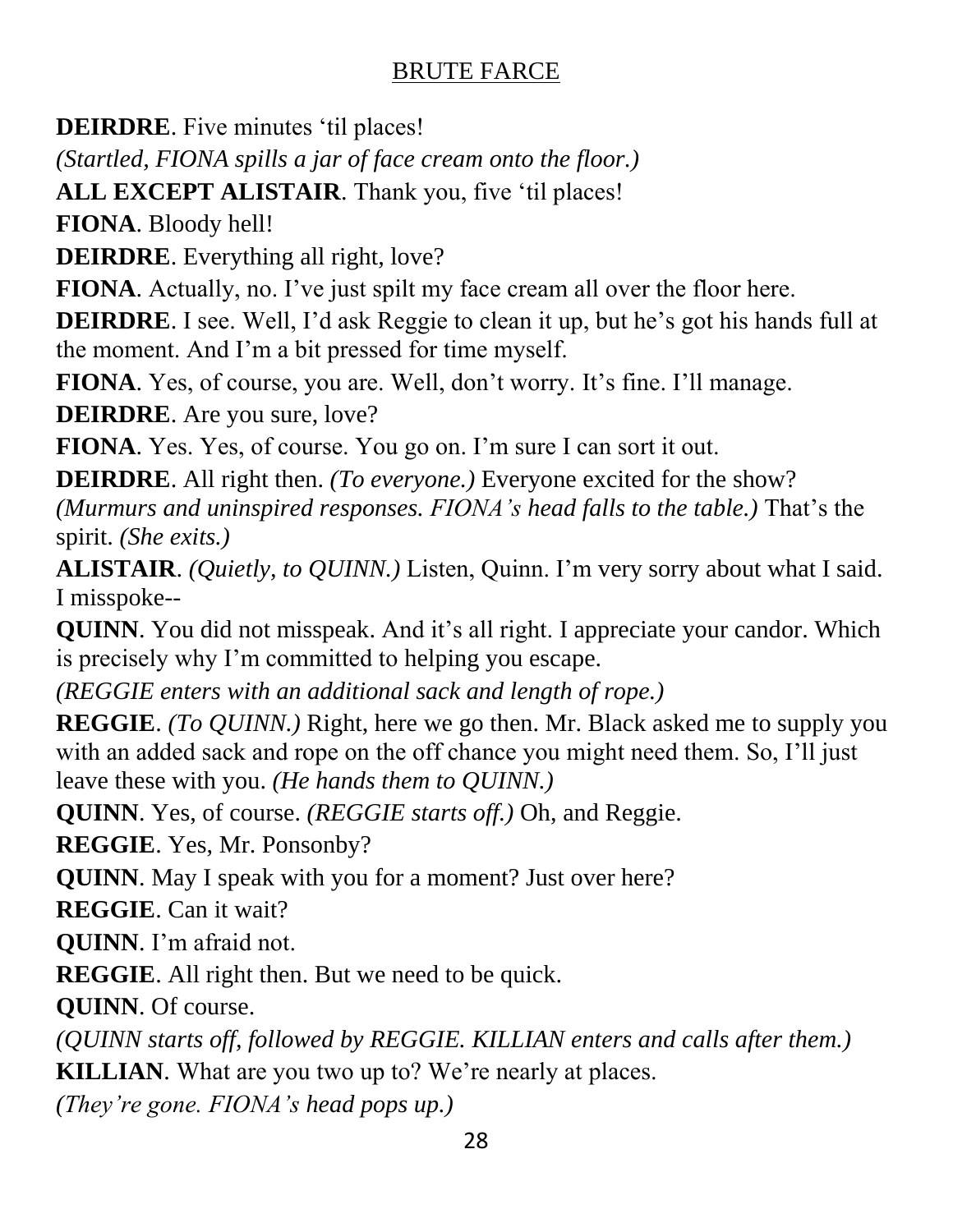**VIVIAN** & **FIONA**. Thank you, places!

**KILLIAN**. *(Quietly.)* Oh, for fuck's sake.

**FIONA**. Shouldn't you be heading to the wings, Killian?

**KILLIAN**. Sorry?

**FIONA**. Oh honestly. Are you that daft? You have the first entrance. Have you forgotten?

**KILLIAN**. No, I haven't forgotten.

**FIONA**. Well, then what are you waiting for?

**KILLIAN**. We still have a few minutes.

**FIONA**. So, we're not at places?

**KILLIAN**. No.

**FIONA**. So, then who called for places?

**KILLIAN**. No one.

**FIONA**. Are you sure?

**KILLIAN**. At this point, no.

**FIONA**. Oh dear. Well, then as far as we can tell, the curtain's up, the lights are on, and no one's there.

**KILLIAN**. Art imitating life.

*(QUINN reappears followed by REGGIE. QUINN is tucking something into his breast pocket.)*

**QUINN**. *(To REGGIE who is heading off.)* Thank you, Reggie. I am so sorry to have bothered you. I honestly don't know what we would do without you. *(Quietly.)* Duplicitous little bastard. *(He looks to ALISTAIR, pats his jacket, and winks. He then takes a swig of the Macallan's.)*

**KILLIAN**. Quinn!

**QUINN**. What?

**KILLIAN**. I think you've had enough.

**QUINN**. Truer words were never spoken.

**KILLIAN**. I'm talking about the whiskey, Quinn. I need you to be clear-headed out there tonight.

**QUINN**. Oh, is that right?

**KILLIAN**. Yes. We all need to be clear-headed, but especially you.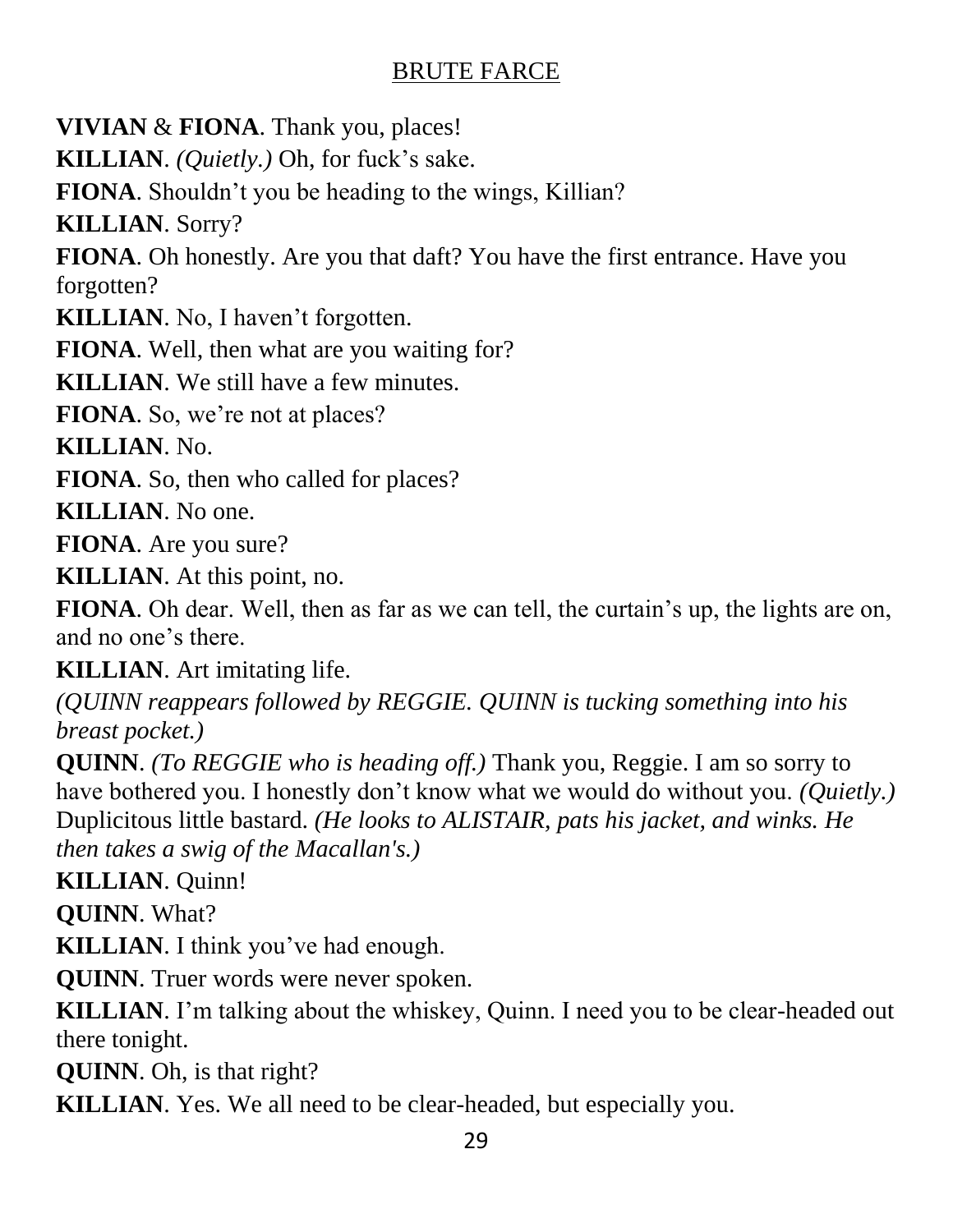**QUINN**. And why is that?

**KILLIAN**. *(Moving pointedly to QUINN.)* Because this time 'round, it'll be a matter of life and death, now, won't it? Do you get my point?

**QUINN**. I suppose I do.

**KILLIAN**. Good.

**FIONA**. You know, you should really make the most of it, Quinn. Have a little fun with it tonight. Perhaps try something different. Let yourself go. Especially considering this'll be your last week of performances--

**KILLIAN**. Fiona!

**QUINN**. What? What do you mean, my last week of performances?

**FIONA**. Oh dear.

**VIVIAN**. Oh, Quinn. My darling, Quinn. I don't think there's an easy way to say this. Actually, there is. You've been replaced.

**QUINN**. Replaced?

**VIVIAN**. That's right, darling.

**QUINN**. By whom?

**VIVIAN**. By someone better. They plan to escort you from the theatre after the Sunday matinee. And frankly, I'm surprised you didn't see this coming. *(A moment.)*

**QUINN**. Ah. *(He finishes the whiskey by guzzling it. He smiles dimly at the empty bottle. He then breaks the bottle over KILLIAN's head. FIONA shrieks.)*

**VIVIAN**. Oh my God. *(KILLIAN drops to the floor.)* Quinn! What're you doing?

**QUINN**. *(Crossing to ALISTAIR.)* I'm putting an end to this madness right now.

I'm letting Alistair go. *(He digs into his breast pocket and pulls out a sardine.)*

**VIVIAN**. So, your plan is to free him with a sardine?

**QUINN**. I don't understand.

**VIVIAN**. Do you intend to skin it and then use the bones to pick the lock, darling? **QUINN**. This makes no sense.

*(REGGIE appears.)*

**REGGIE**. Are you looking for this? *(He displays the key.)*

**QUINN**. Reggie! How did you--?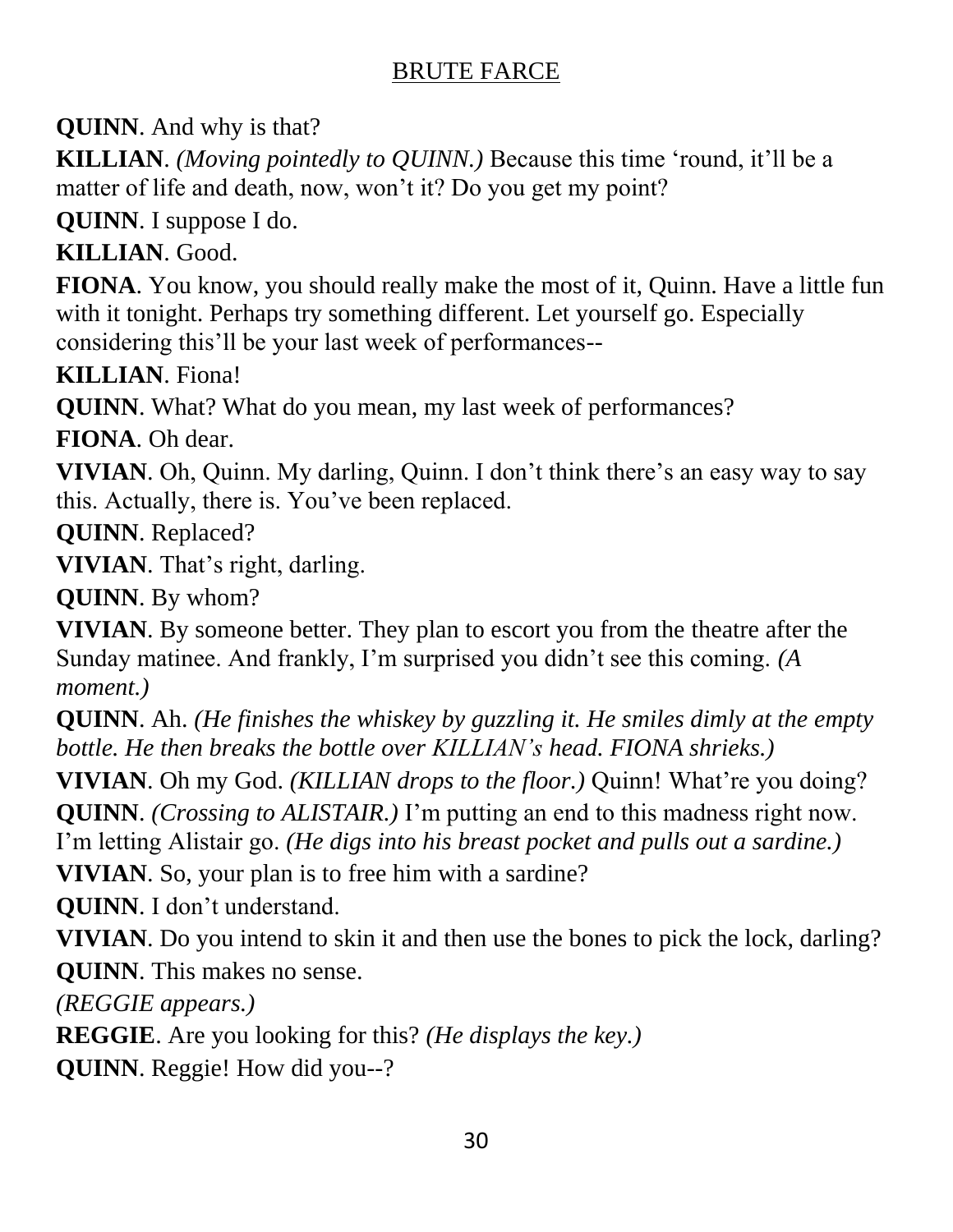**REGGIE**. And perhaps you'd like your wallet and watch as well. *(He displays the wallet and watch.)*

**QUINN**. *(Steaming.)* You. Little. Rat-arsed… Ahhhhhhhhh!

*(QUINN charges at REGGIE. An extended fight ensues, during which VIVIAN attempts to clear away, but slips on the face cream and falls to the floor. The fight ends with QUINN and REGGIE both on the floor. DEIRDRE enters.)*

**DEIRDRE**. What the bloody hell is going on down here? *(The trapdoor above them drops open. ALISTAIR starts to interject.)* Never mind. We don't have time. *(Beat.)* So, listen up, my lovelies. It appears that perhaps things have gotten a wee bit out of hand. And whilst I would like nothing more than to cancel tonight's performance and to toss every last one of you out on your arses, I can't. Because we have a sold-out show; God knows how. Maybe it's because this production is an absolute turd. Hm? And who's going to pass up the opportunity to witness a quartet of pseudo-celebrities clacking across the stage like a parade of painted corpses in a vaudeville show? Apparently, no one. So, we go on as planned, albeit a few minutes behind schedule.

**VIVIAN**. Are you mad?

**DEIRDRE**. I'm a little pissed off, yes.

**VIVIAN**. What I mean is, have you gone mental? Not one of us is in any condition to perform.

**DEIRDRE**. So, business as usual then. *(Beat.)* Now look, you're all going on, even if I have to attach you to a meat hook and move you in and out on a fly system. Do you understand? *(Objecting murmurs and groans.)* Reggie.

# **REGGIE**. Yes?

**DEIRDRE**. Can you let the house manager know that we're running a bit late? **REGGIE**. Certainly*. (He exits with urgency, but also with difficulty.)*

**DEIRDRE**. Right. Now I realize that not one of you actually gives a rat's arse about a sold-out show. And I completely understand. I really do. I mean as a whole, audiences haven't especially earned the respect that they demand, now, have they? They tend to be an unpleasant lot, don't they? And they're inclined to behave badly, am I right? Just last week, a group of them were passing a pot roast up and down the third row whilst some bloke in the row behind was getting a jobby by one of our premier platinum season subscribers. So, when it comes down to it, they're